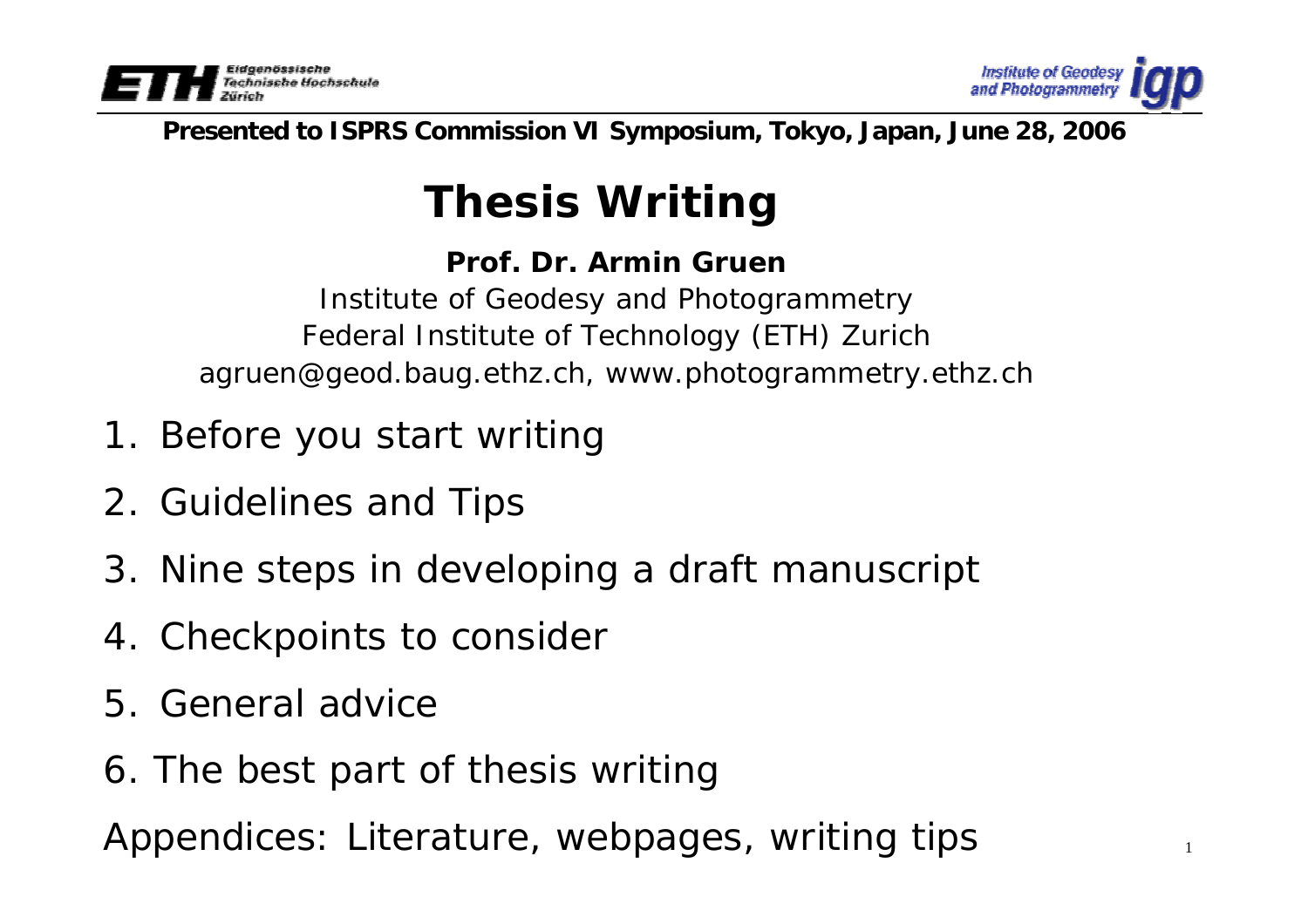



# **Defining your topic**

- <sup>+</sup>*Width of topic*. Broad enough to address an important and interesting issue, but narrow enough to address the issue in the time allotted. Watch out: Your topic seems to get bigger once you are in it!
- <sup>+</sup>*Understand the limitations of your situation* (your capabilities, motivation, experiences, additional classes to be taken, supervision, required labwork, dependence on others, etc.)
- <sup>+</sup>*Do some previous readings*. Make sure you understand at least roughly what you are getting into. Study the state-of-the-art of the issue.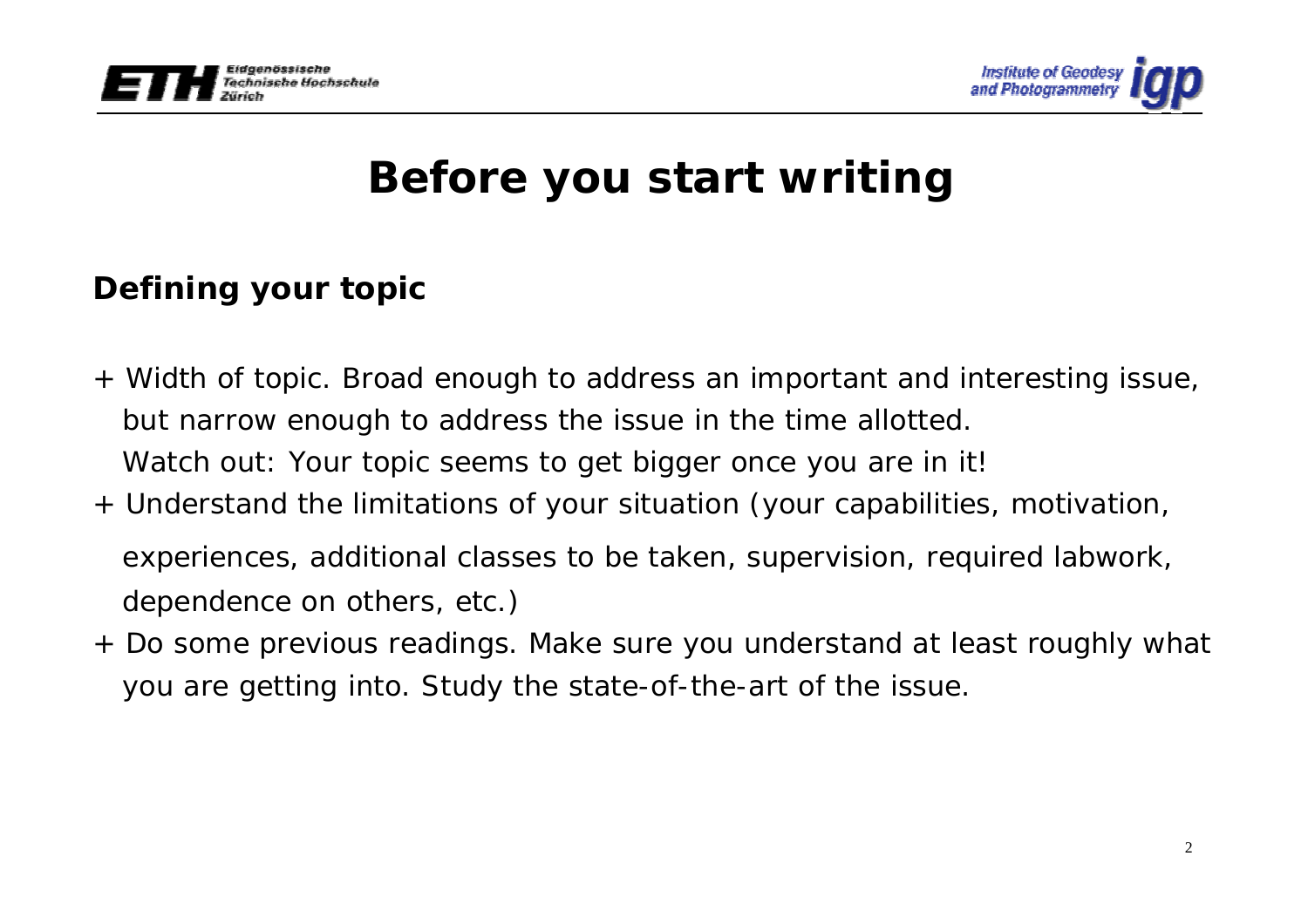



# **Creating a timetable**

<sup>+</sup>*Coordinate with your other commitments*. How many hours per time unit can you effort? Discuss the timetable early enough with your advisor. He/she may have experiments, travel or other activities on his/her mind which you should know.

# **Reading strategies**

- <sup>+</sup>*Understand that you are not going to know exactly what you are looking for in the beginning*. Research is not fully planable.
- <sup>+</sup>*First read to explore*. Then read to focus. Finally read to understand all the details of previous relevant work.
- <sup>+</sup>*Read critically*. Research is not about believing, but about asking questions. Try to get to the primary sources. A topic may be misinterpreted by secondary sources.
- 3<sup>+</sup>*Read always* – you can never do enough reading! This holds especially for a PhD thesis: You should finally know more about your topic than anybody else, including your advisor!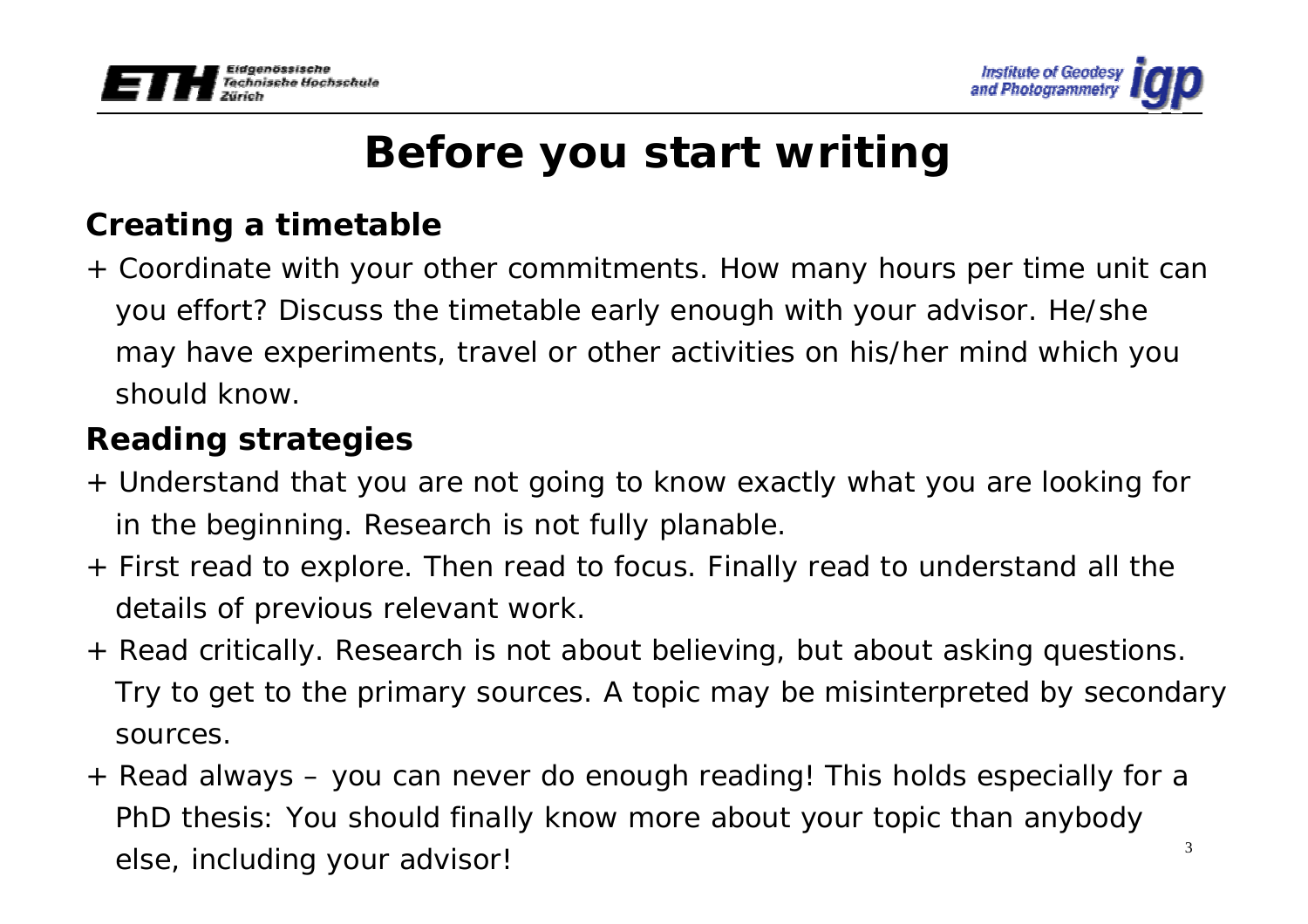



### **Writing as you research**

- <sup>+</sup>*As you read, take notes* (summaries, short reactions). As you research and experiment, write things down. Keep a journal and list everything what you do related to the topic. Very often you will publish one or more papers before you complete a PhD thesis anyway.
- <sup>+</sup>*Take advantage of other people's writing skills and experiences.* If you have experienced co-authors - like your advisor(s)-, learn by doing! A good co-author is a very valuable teacher.
- <sup>+</sup>*Writing helps focusing and clearing issues*. You may have good ideas in your brain, but only when you write them down you will notice what is missing, etc. Also, it is very helpful to explain things to others early in the process. This may lead to useful feedbacks.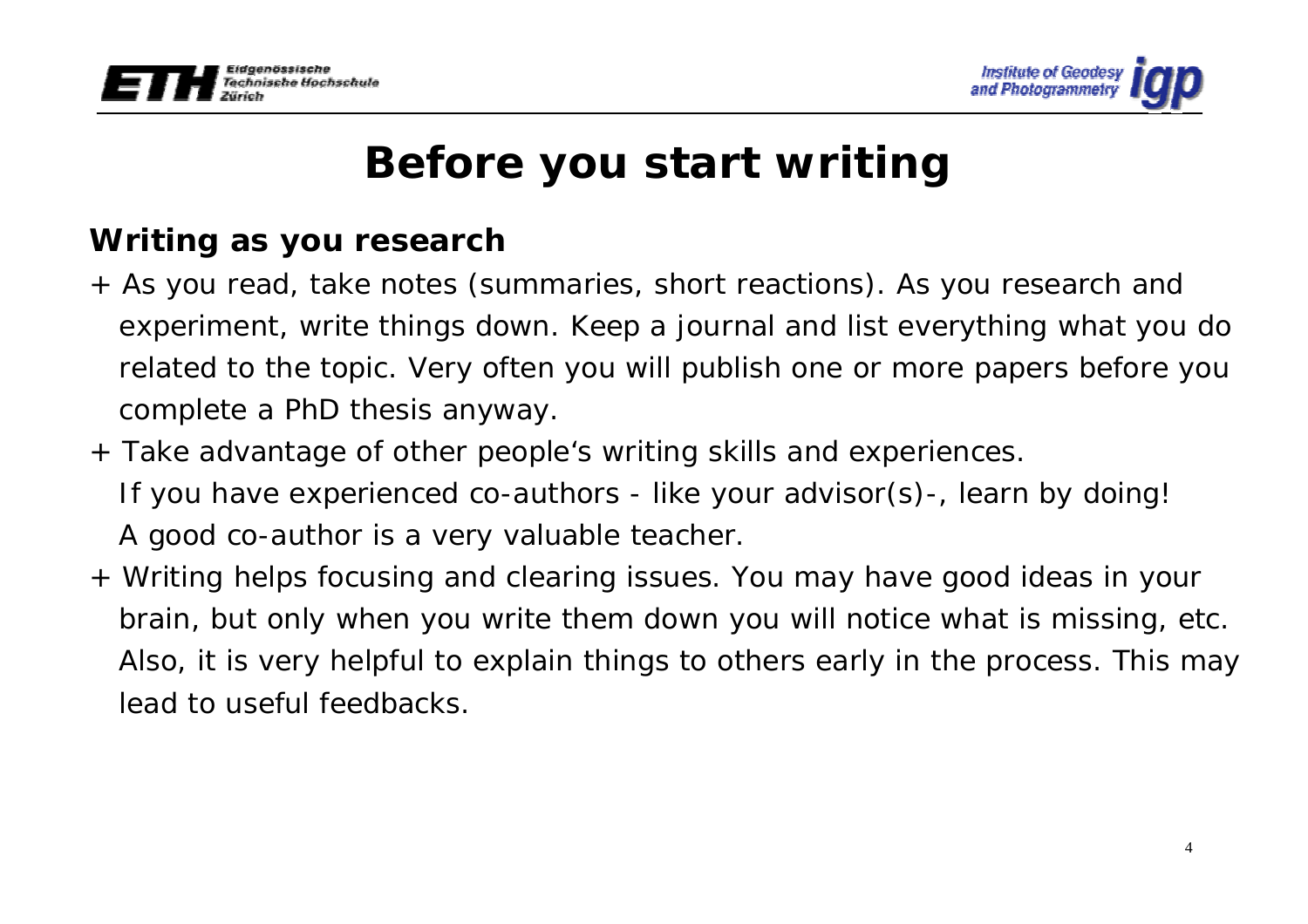



### **Presenting as you research**

- <sup>+</sup>*Presentations are another means for shaping your thoughts* and getting input from the outside world. This is part of the larger issue of communication. Doing good research is one thing – communication it properly is another one.
- <sup>+</sup>*Presentations should be started in your own group*. Don't be afraid your colleagues are in a similar situation. Together you will robustify your presentation and public discussion capabilities, before you encounter a larger, international audience and possibly some very critical "big-shots".
- + In many places the *defense of a Master or PhD thesis also includes a presentation and public discussion*. Be prepared for that!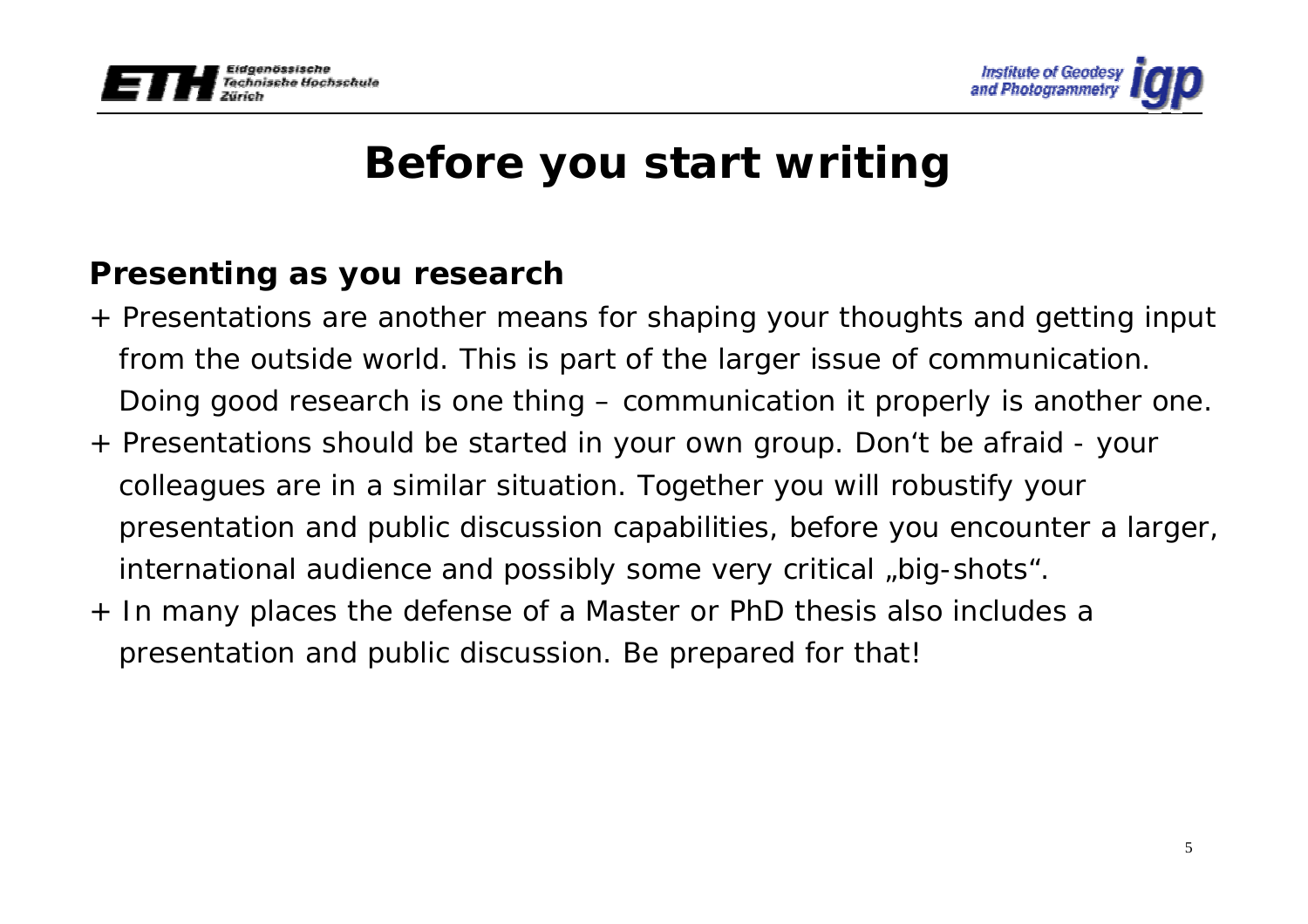



# **Guidelines and tips** (modified after Chemical Engineering and Advanced Materials, University of Newcastle Upon Tyne) **Layout**

Presentation format. Dictated by institutional guidelines.

- Sizes of page margins and line spacings
- Formats of title page, list of contents, appendices, list of references, illustrations, figures, tables
- numbering system of chapters and sections, pages, figure and table captions, equations
- font-styles for chapter and section headings, other text, figure and table captions, equations, quoted work, citations
- how references are cited
- how tables, figures and equations are cited

# *Tips:*

Find out early enough about these regulations. It saves time.

Places: Library, student office, graduate school, advisor.

Get hold of a thesis written by another student of your Department.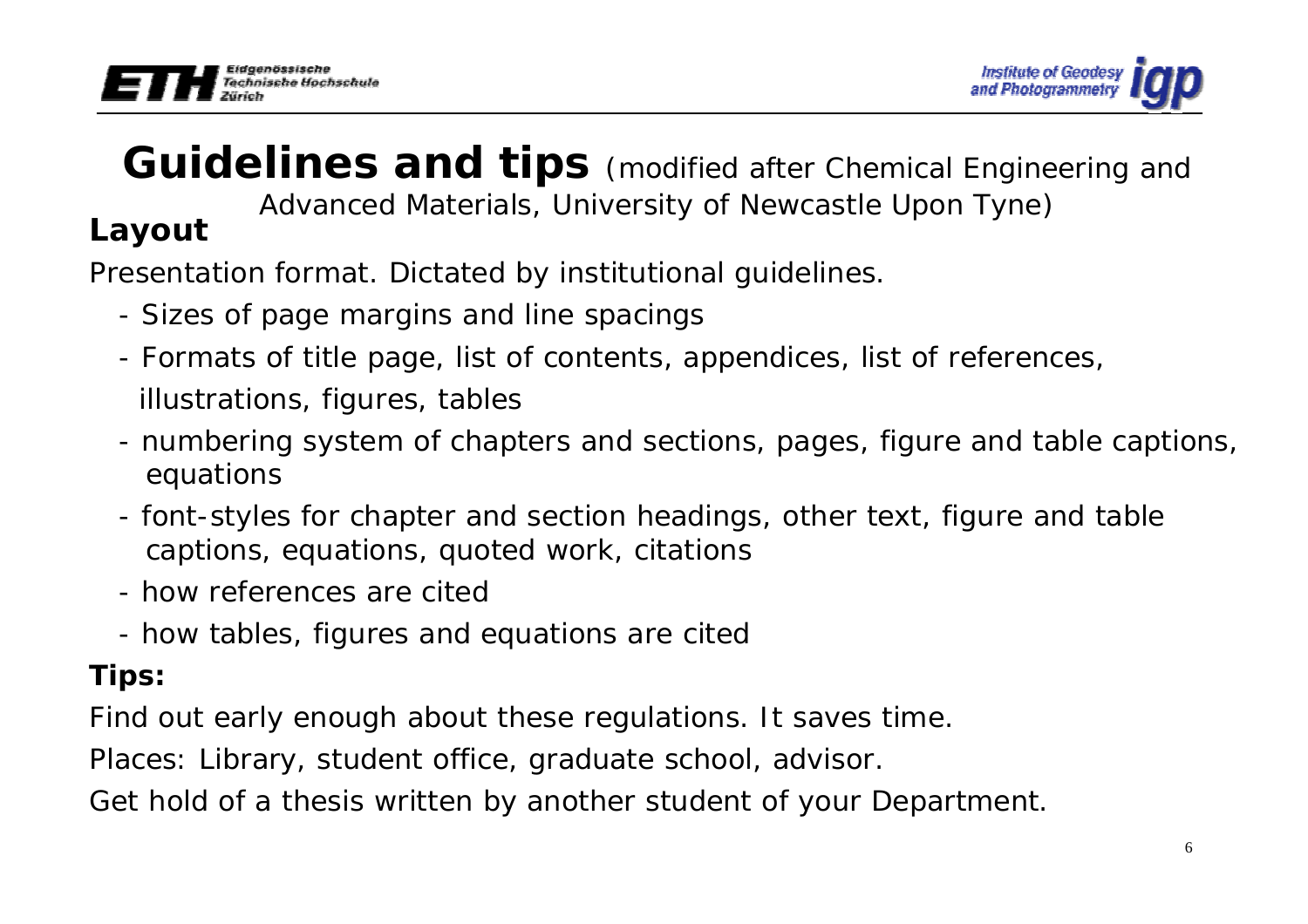



# **Structure**

Organization of chapters or sections. No fixed regulations, but certain rules:

- - **Title page** (full title and subtitle, name of author, statement about degree program, date of submission)
- **Abstract** (objectives of work, methodologies used, main findings). Should be self-contained.
- **Contents list** (chapters and sections with page numbers)
- - **List of tables, diagrams and illustrations** (figure and table numbers, with captions and page numbers)
- **Nomenclature list** (nomenclature and acronyms used)
- - **Acknowledgements** (contributions of advisors, colleagues, sponsors, friends, etc.)

Contd.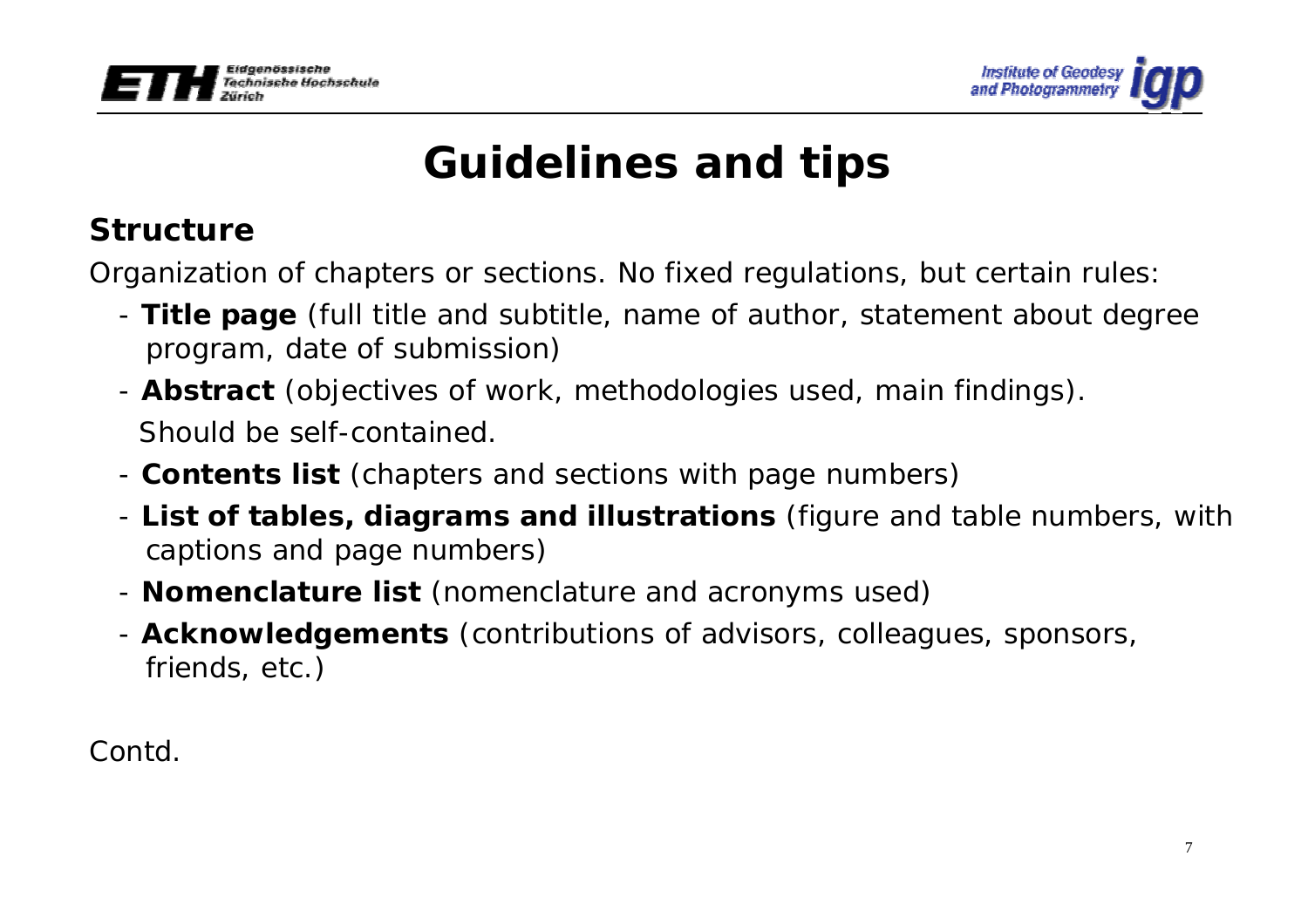



# **Structure**

- **Main text**
	- + Chapter introducing the research (motivation, objectives, methodology, overview)
	- + Chapter reviewing the work that has been done before
	- + Chapter or two describing in detail the methodology adopted or proposed
	- + Chapter or two presenting the main results of the work
	- + Concluding chapter, summarizing the main findings, statements about the main contributions and recommendations for future work
- References (list with refs cited in the thesis)
- Appendices (parts which would disturb the flow of reading: Well-kwown facts, lengthy derivations, sample calculations, long tables, background information) *Tips:*

Spend enough time planning the structure

Get copies of other (good) theses. Talk to your advisors.

Write abstract and introduction chapter last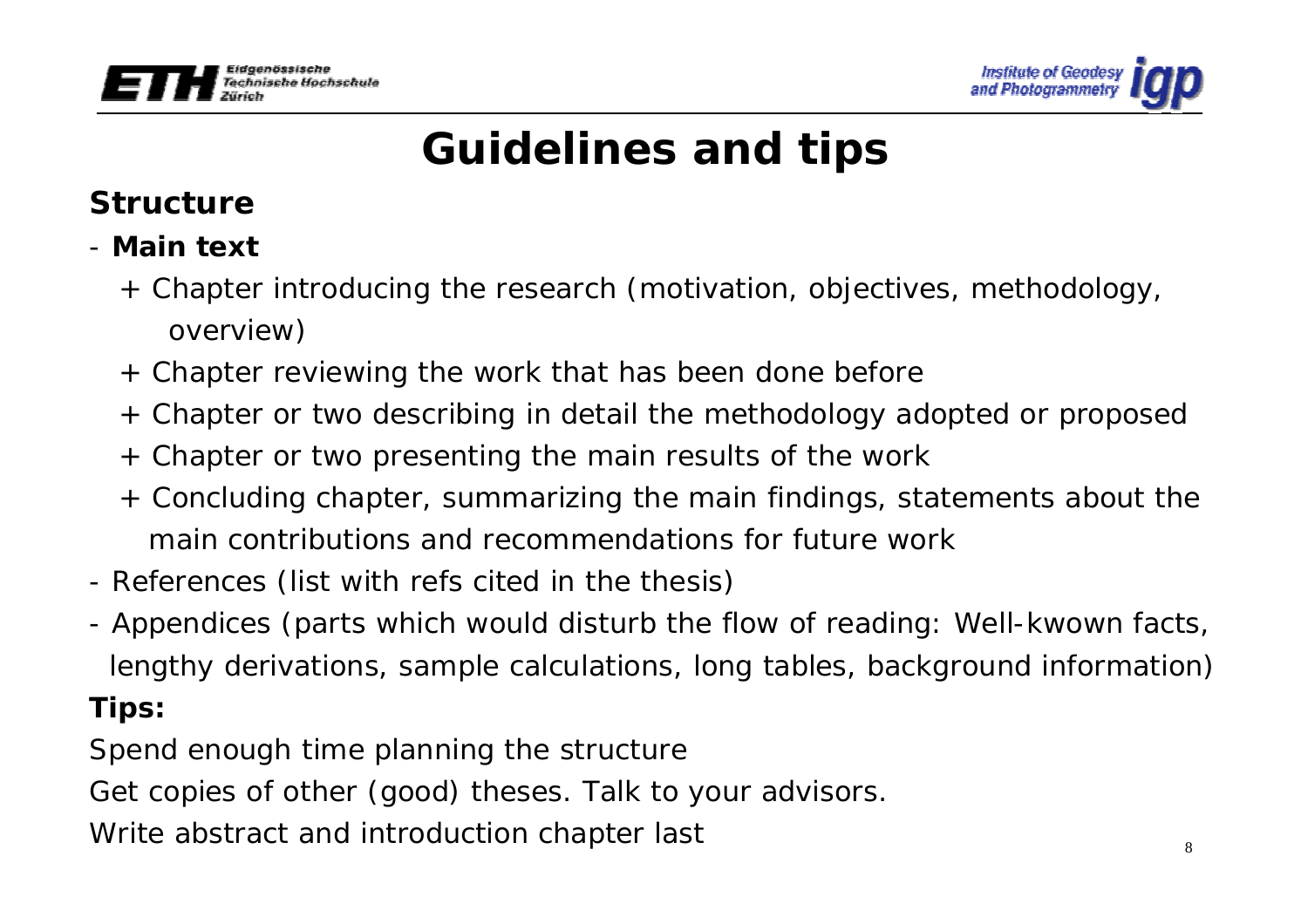



# **Flow of contents**

Writing a thesis is like writing a novel:There must be some internal logic. Confusing sentences will make the reader give up very quickly. And the examiner will react with low marks!

- + Avoid repetitions (copying your own sentences several times)
- + Avoid copying other people sentences. Develop your own style.
- + Maintain thread between adjoining chapters ("joining" words/sentences)
- + Define all variables in equations and in calculations. Use variables according to general practice. Don't use the same variables for different things.
- + Describe test and computational conditions. The reader usually is not familiar with your facilities.
- + Leave out material that does not contribute directly to the discussion or development of an idea.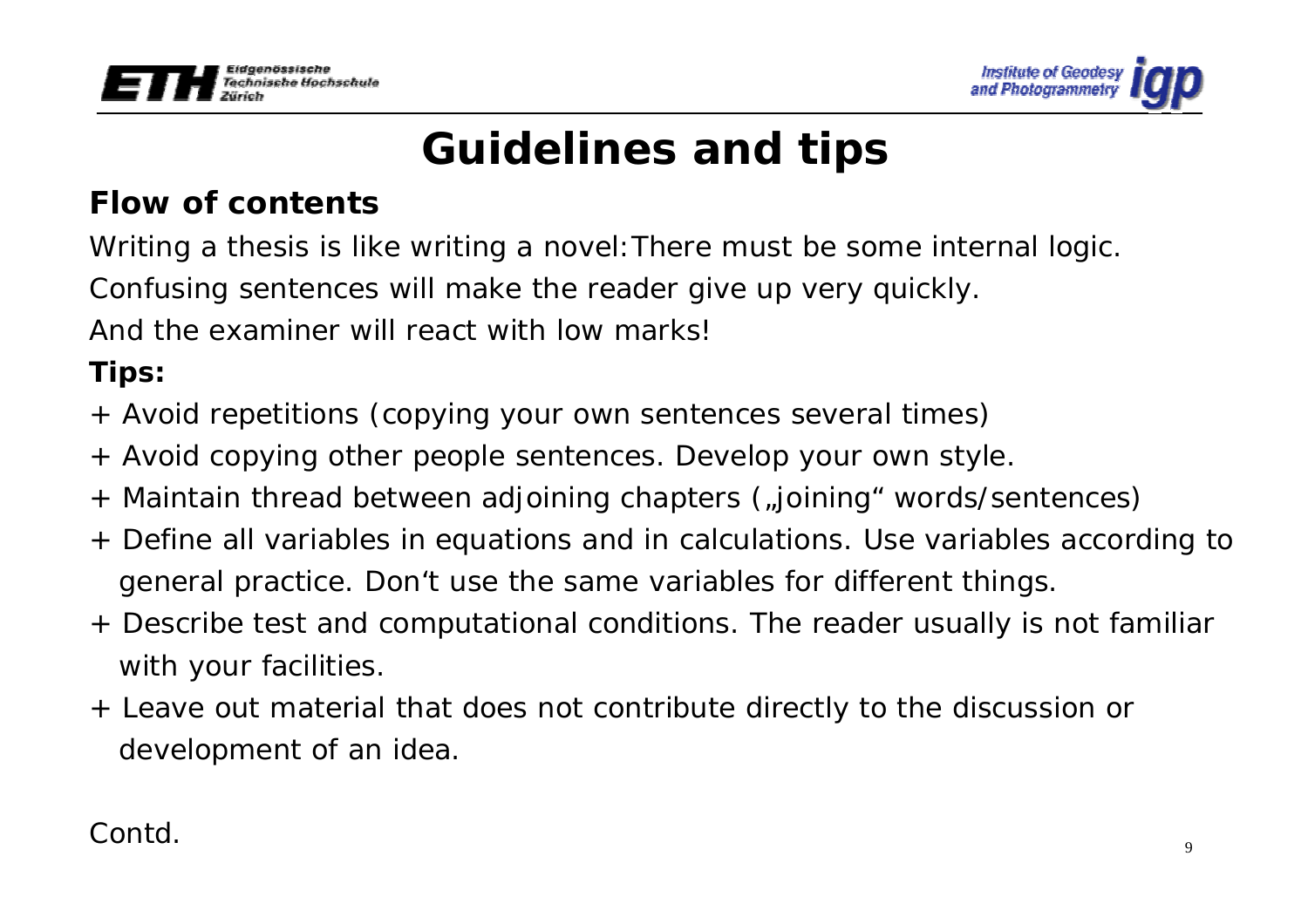



# **Flow of contents**

- + Avoid long and complex sentences. The matter may be complex enough describe it in simple terms.
- + Apply punctuations correctly
- + Do not repeat certain words too often and too close together. Use a thesaurus to introduce variety in expressions. Avoid bombastic words. Avoid rarely used vocabulary and do not generate your own words.
- + Writing in the "active voice" improves the reading pace and dynamics. Active: *Parameter (a) improves the performance of the algorithm* Passive: *The performance of the algorithm is improved by parameter (a)* (Active expressions are more assertive!)
- + Illustrations and diagrams are very important. Use them in the right place and such that they are readable in terms of graphic style and explanations of variables.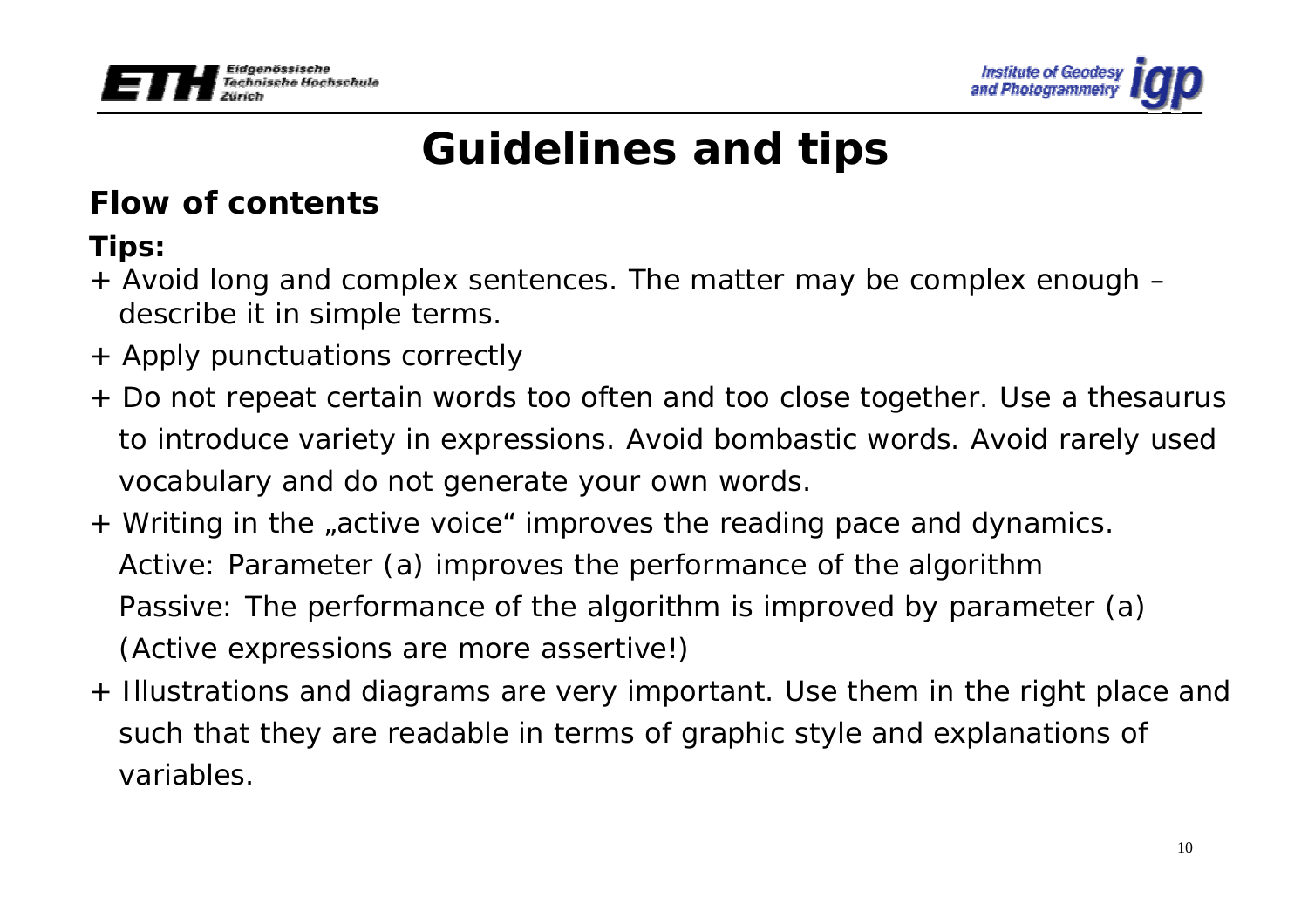



# The "Abstract"

Provides the reader with a summary of the contents.

It should be brief, but contain sufficient detail: Motivation of work, objectives,

methodologies employed, main results and conclusions.

Abstract should be self-contained.

- + Write the abstract last!
- + Use "punchy" style to attract reader.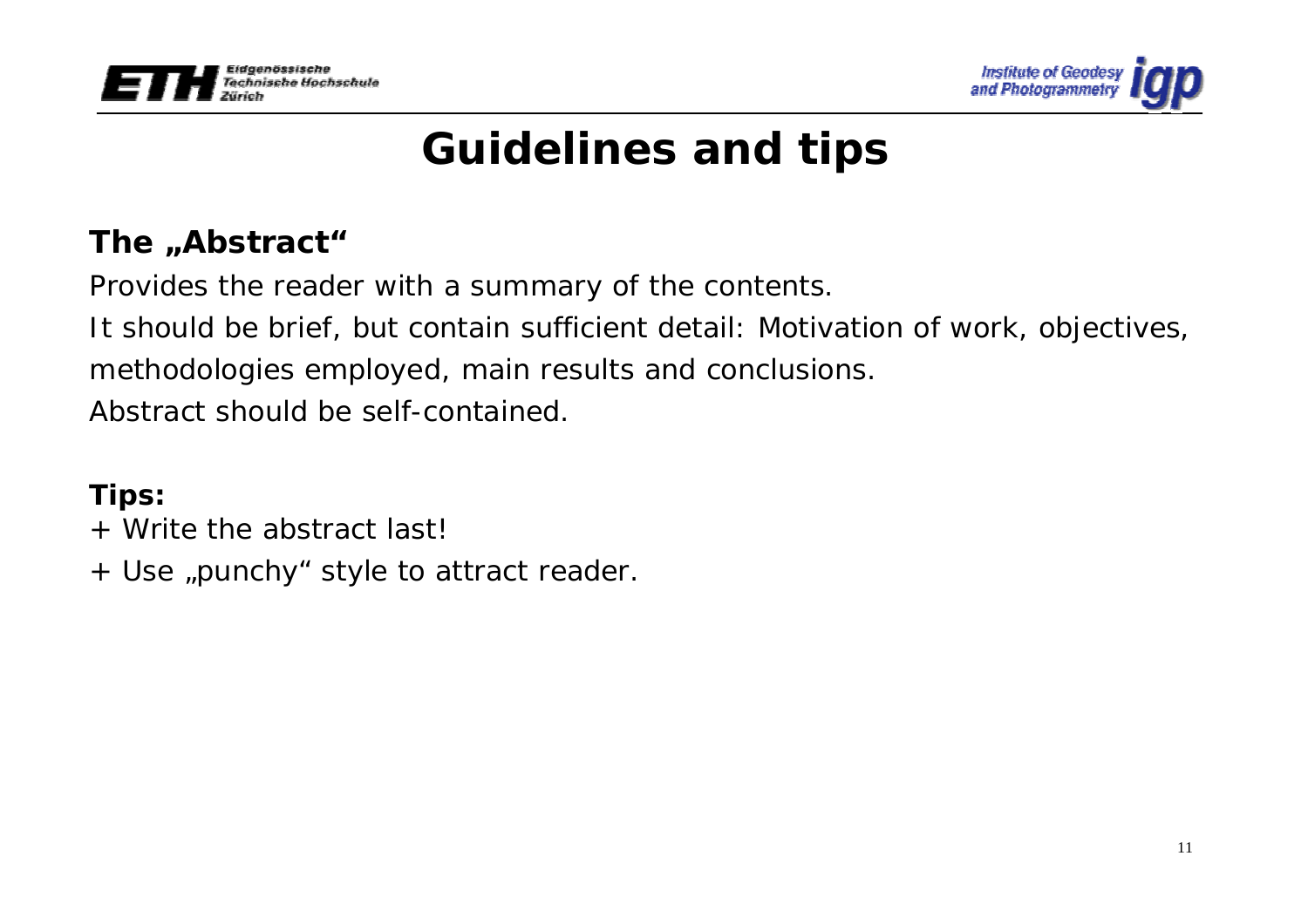



# The "Introduction"

Discuss motivation for the work. Define the problems that you wish to attack. State briefly state-of-the-art of the research issues and objectives of the work. Give indication how the work will progress. Provide overview of the thesis contents.

- + Write the Introduction last!
- + Do not repeat the sentences from the abstract
- + Use "punchy" style to attract reader.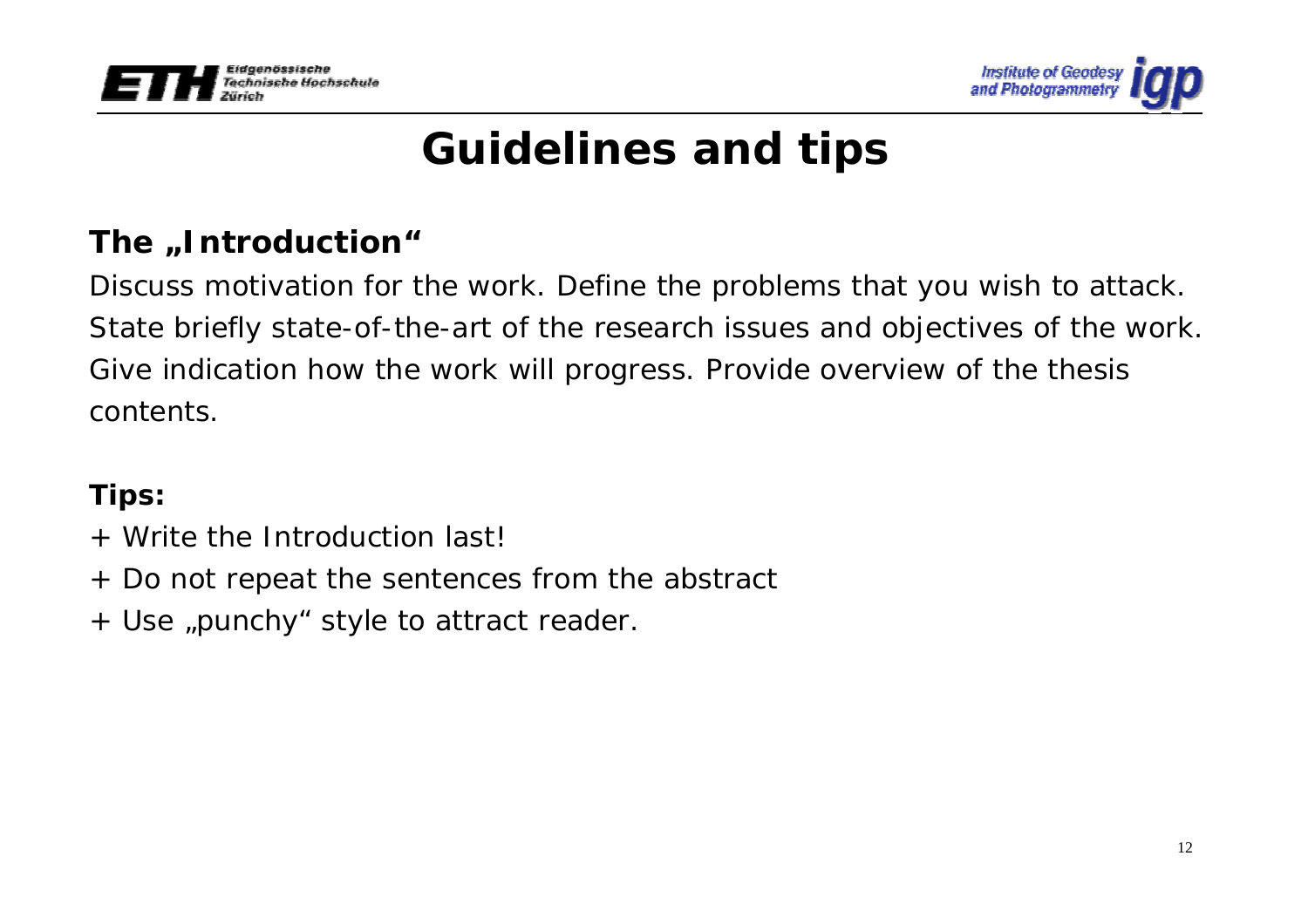



# The "Literature Review" (previous work)

State why the problem of the thesis is important. Describe what others have done. Set benchmarks for your own project. Justify the use of specific methodologies in your work.

- + Concentrate on most important publications. Use primary literature.
- + Keep it confined to topics really relevant to your own work. Don't try to show off by citing too many authors.
- + Make sure you do not miss the latest developments.
- + Science is international. Check the international scenery.
- + Make sure you understood what you have cited!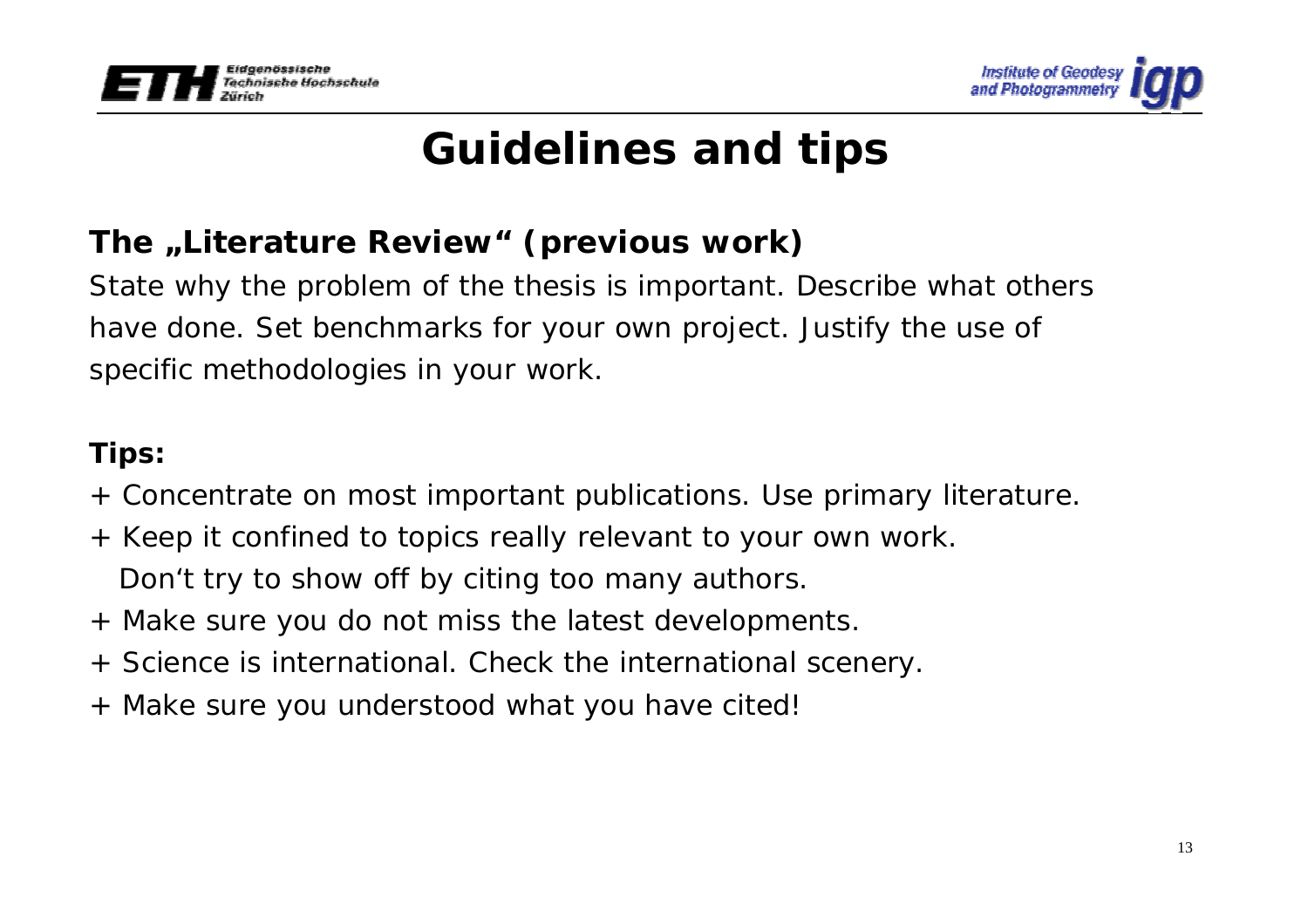



## The "Conclusions and Recommendations for Future Work"

Some people only read abstract, introduction and conclusions. So make sure these three chapters are internally consistent and conclusive.

Contains: Summary of main findings, critical analysis of results, what is really new? where did you achieve progress? directions for further research.

- + Check if the project objectives have been achieved and if not, explain why.
- + Clearly distiguish your own from other people's work.
- + Present your conclusions and contributions concisely and factually.
- + Write in a "punchy" style, but don't claim things you did not achieve.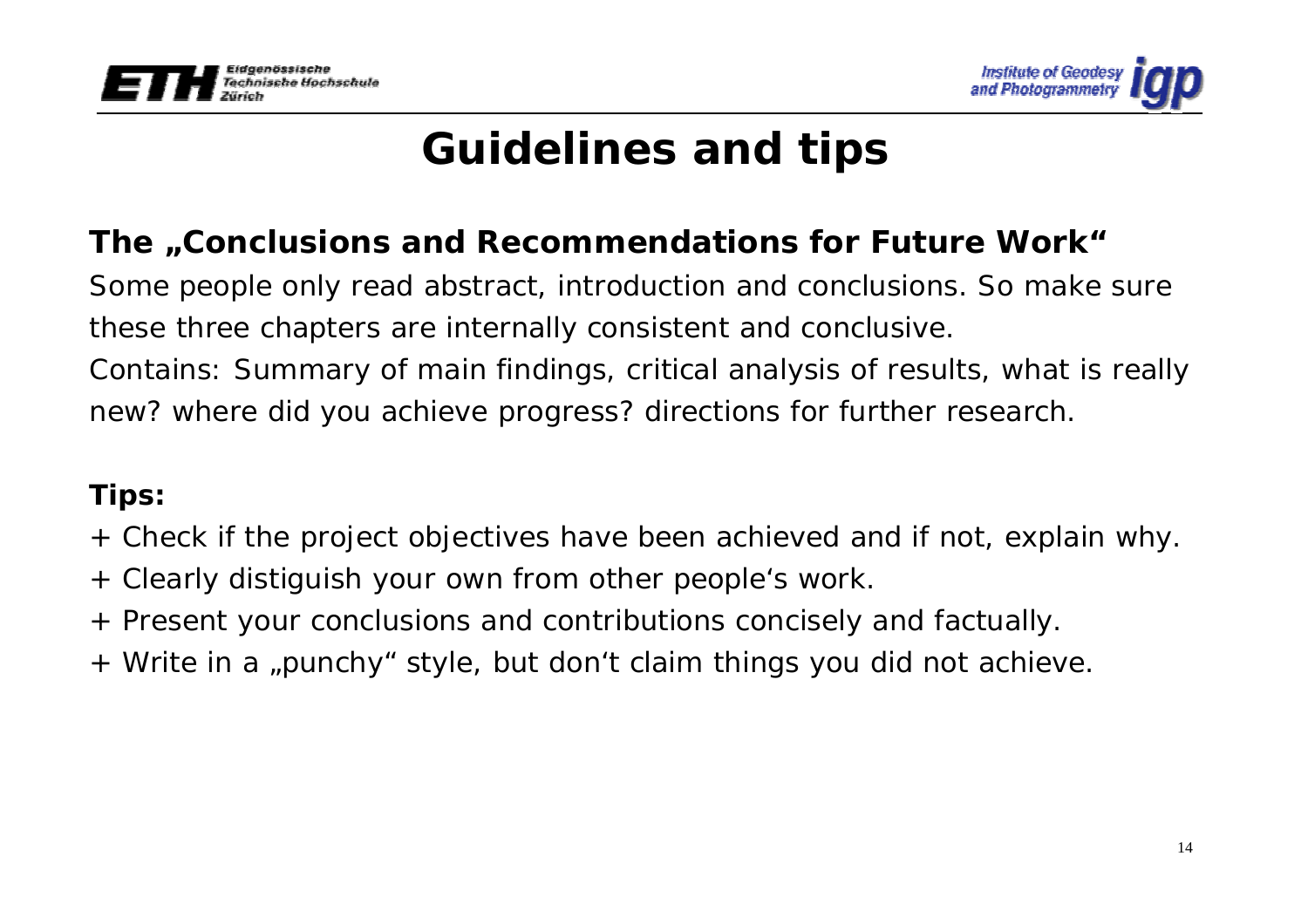



# **Nine steps to developing an efficient draft of your manuscript**  (modified after San Francisco Edit, www.sfedit.net)

- **1. Consolidate all the information.** Ensure that you have everything you need to write, e.g. all data, references, drafts of tables, figures, etc.
- **2. Start writing.** Write when your energy is high. Try to find a time and place where you can think and write without distractions.
- **3. Write quickly and in larger portions.** Keep the flow going. The first version does not have to be perfect. Leave gaps if nececssary, search for correct words, data, figures, etc. later. Do the editing later.
- **4. Write in your own style ("voice").** Avoid copying sentences from other authors, the reader will notice this.
- **5. Keep to the plan of your outline.** Avoid wandering around and meandering. Keep the red file, the reader must be able to follow you. Don't jump from issue to issue.
- **6. Write the thesis in parts.** Treat each section as mini-essay. Check if each section can stand alone.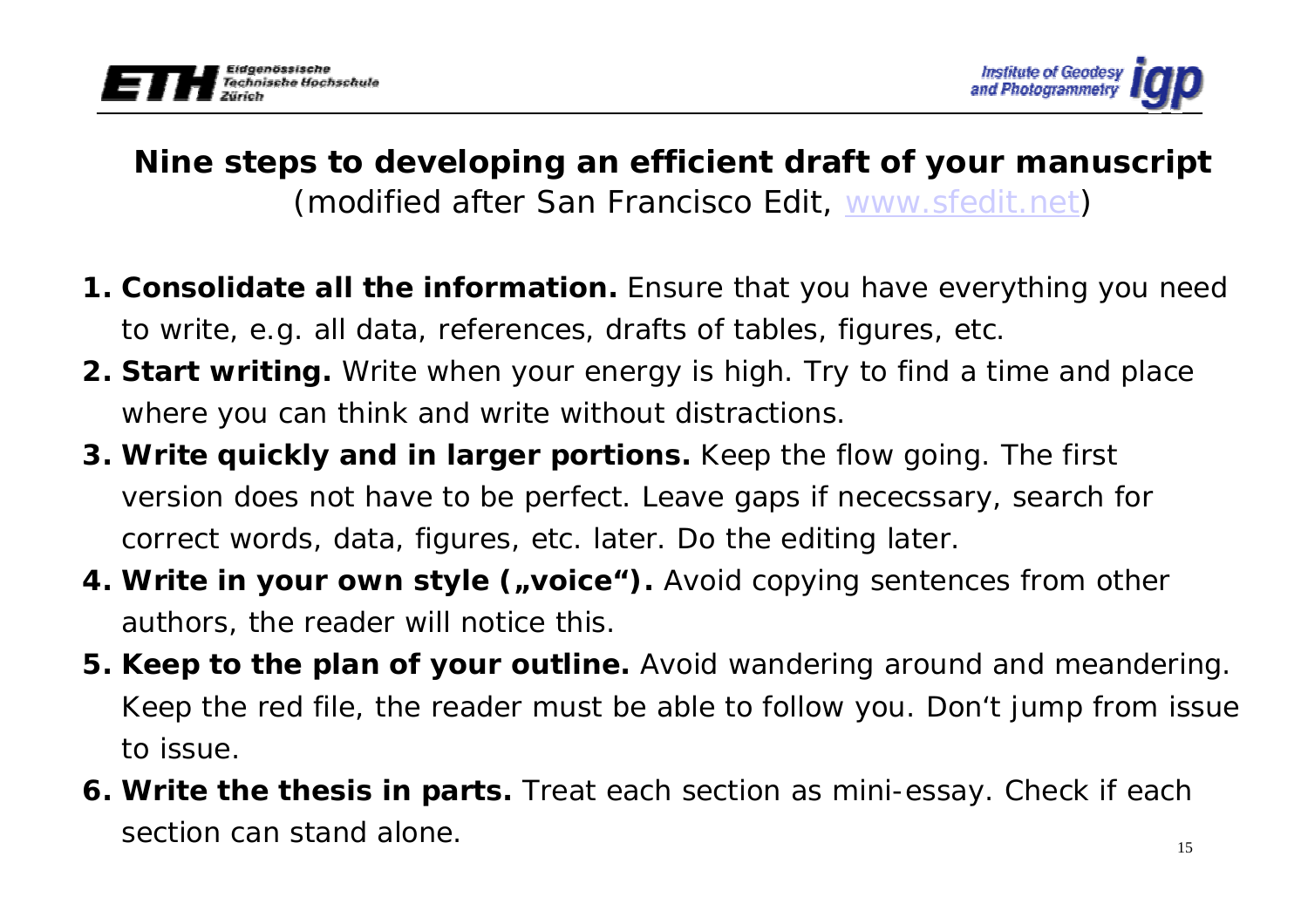



# **Nine steps to developing an efficient draft of your manuscript**  (modified after San Francisco Edit, www.sfedit.net)

- **7. Put your first draft aside.** Let it rest for a few days or even longer. Fresh reading will give you additional insights into and critics of your own text. "Good things need time"!
- **8. Revise it.** This may have to be done several times. Let a colleague have a look at it. If your control of the language (English!) is not sufficient have somebody (expert) proofreading it.

For detailled checking see section **Checkpoints to consider**!

**9. Target a journal.** Thesis work should also be published in journals. Define your content in relation to the goals of the journal. Consider the audience of the journal. Check several recent journal issues. Condense your thesis into manageable junk(s) for journal publication. Don't try to put everything into a journal manuscript.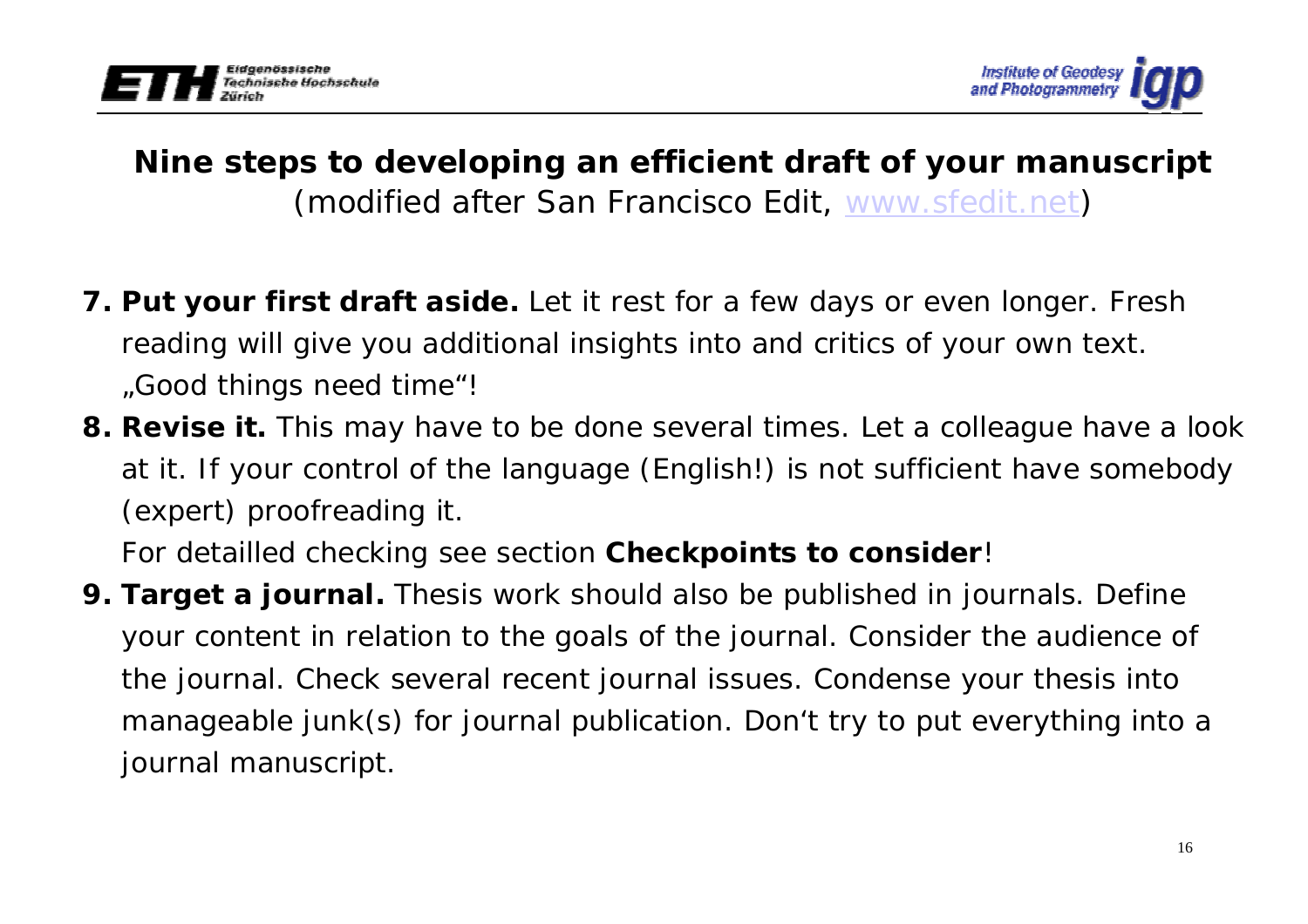



# **Checkpoints to consider (1)**

# **Introduction**

- + Does it arouse interest or curiosity?
- + Does it include a thesis statement?
- + Does it include all the important goals and content statements?
- + What is the author's purpose in writing this thesis?
- + Does it show the attitude of the writer to the statement?
- + Does it give sufficient credit to previous work?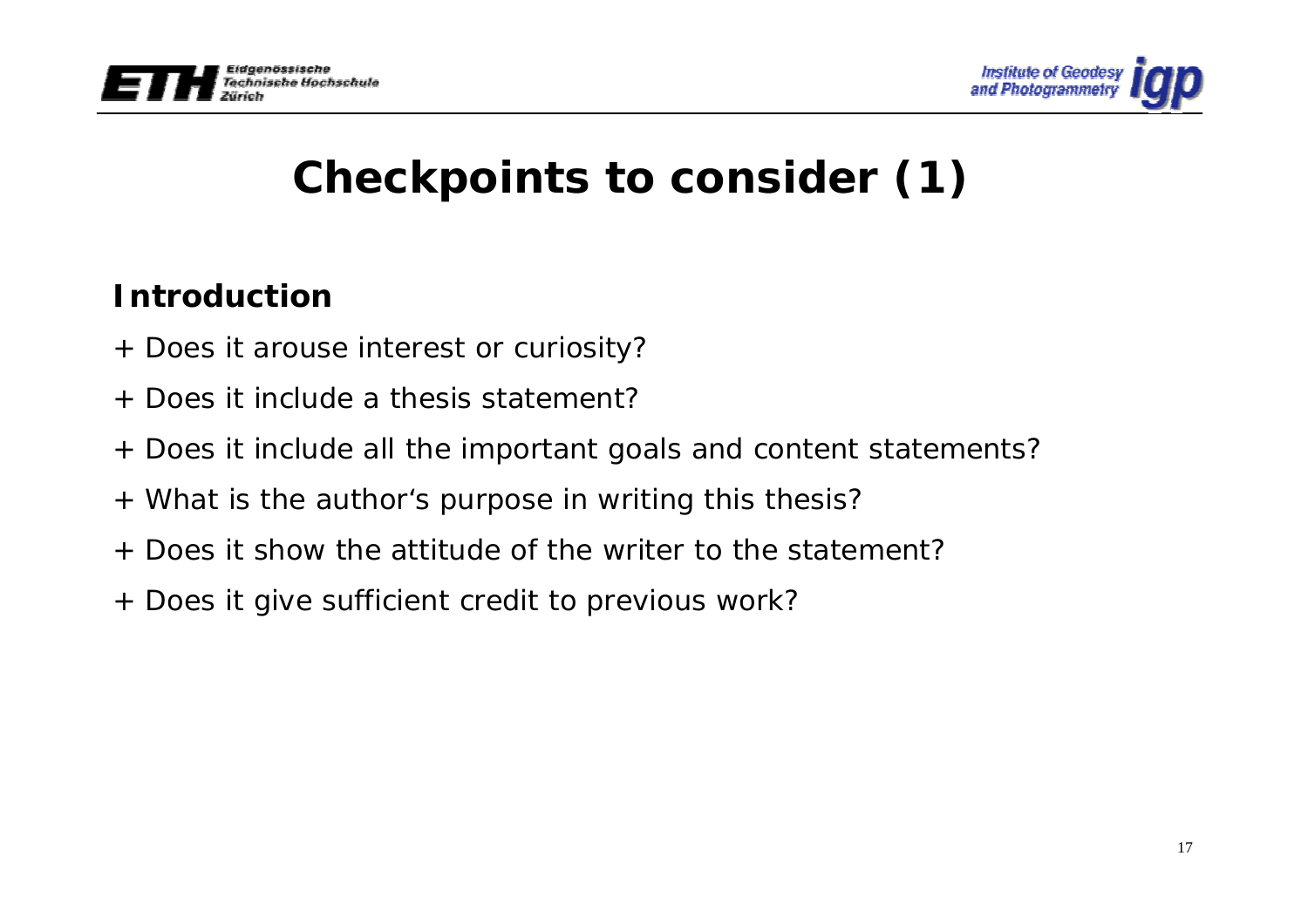



# **Checkpoints to consider (2)**

# **Body**

- + Does each paragraph have one main idea which clearly relates to the thesis statement?
- + Do the paragraphs come in logical order?
- + Does each paragraph contain enough specific details which expand or clarify the main idea of the paragraph?
- + Are transitions used between paragraphs to help the reader follow the train of thought from one paragraph to the other?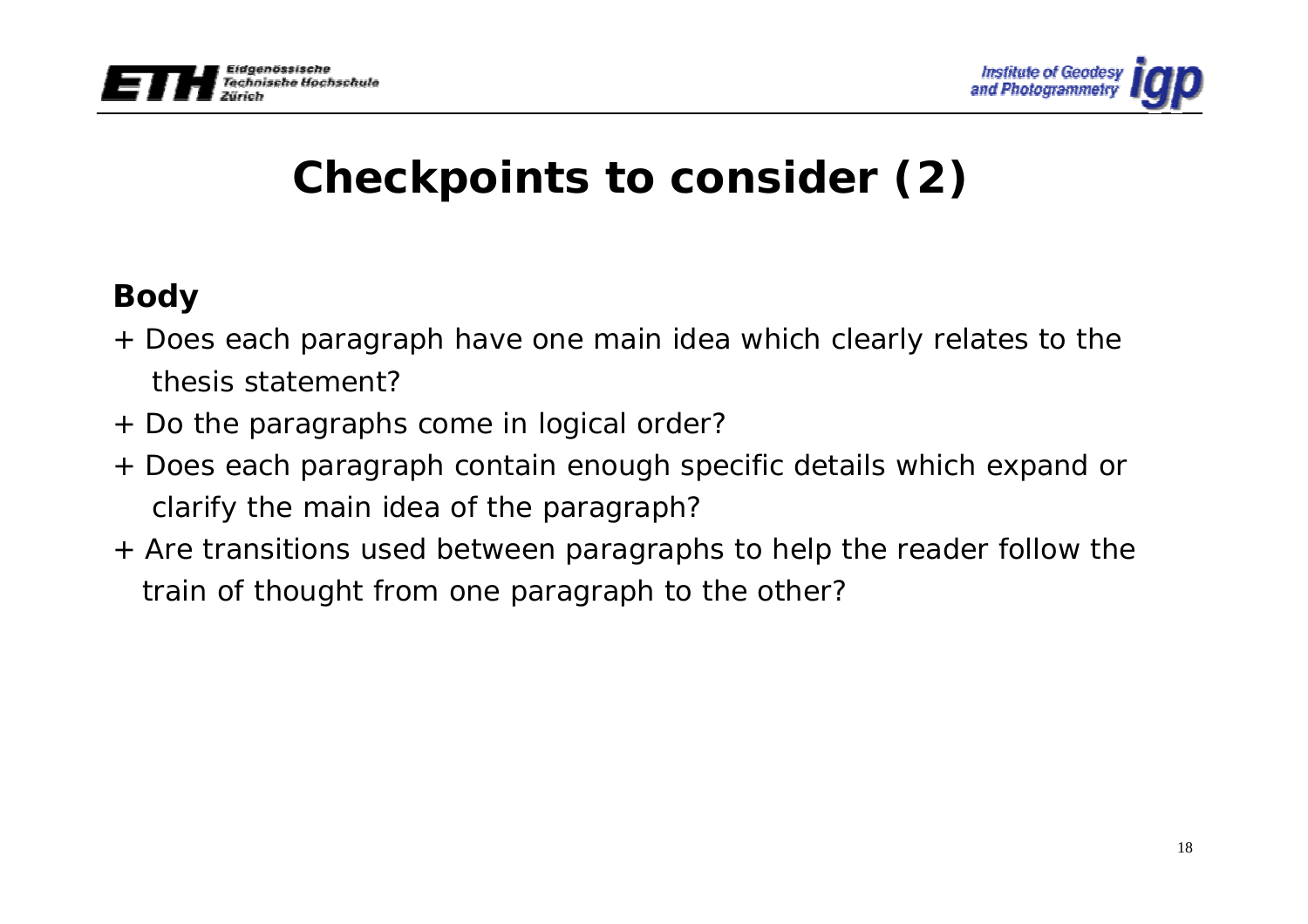



# **Checkpoints to consider (3)**

# **Conclusions**

- + Are they clearly related to the thesis statement and the body?
- + Do they develop from the material or do they seem forced and artificial?
- + Are the main points summarized briefly?
- + Be honest with the critical assessment of your own results. Don't try to pretend things which you have not achieved.
- + Are the perspectives clear and concise?
- + Don't forget to make clear and realistic suggestions for future work.

## **Note: Introduction and conclusions together should be selfsufficient!**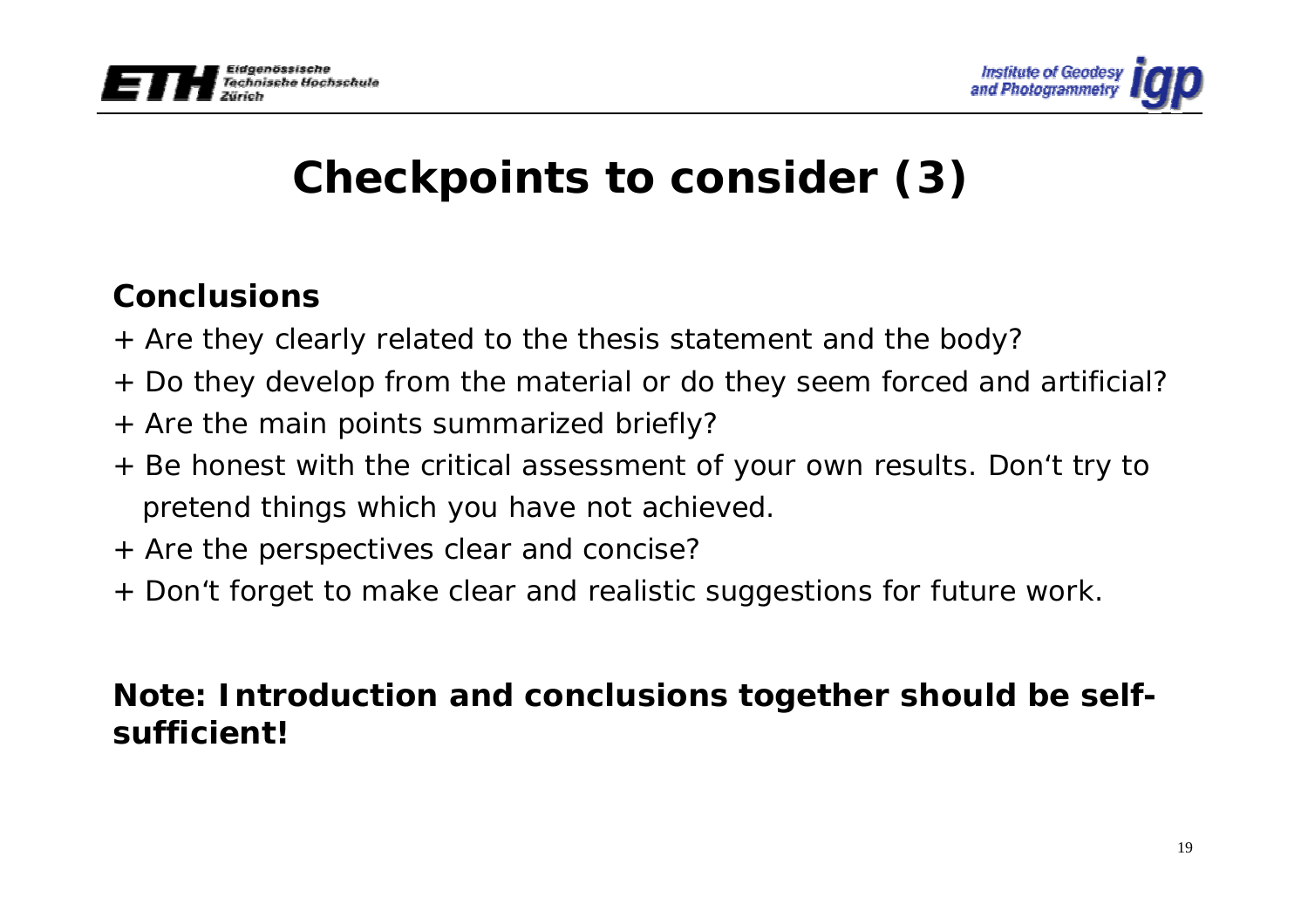



# **Checkpoints to consider (4)**

# **Generalities (1)**

- + Is the wording appropriate and accurate?
- + Is the language acceptable (spelling, punctuation, grammar)?
- + Are the points presented in a coherent, logical order? Don't loose the red file! Concentrate on the essentials!
- + Do arguments flow smoothly & logically from one to the next??
- + Are arguments supported by appropriate examples?
- + Remember: Nobody should know more about the issue you are dealing with than yourself. Consider this in your text by explaining things carefully and clearly,but not too exhaustively!
- + Are references sufficient, not too exhaustive and relevant?
- + Pay credit to the earliest findings/developments (primary literature).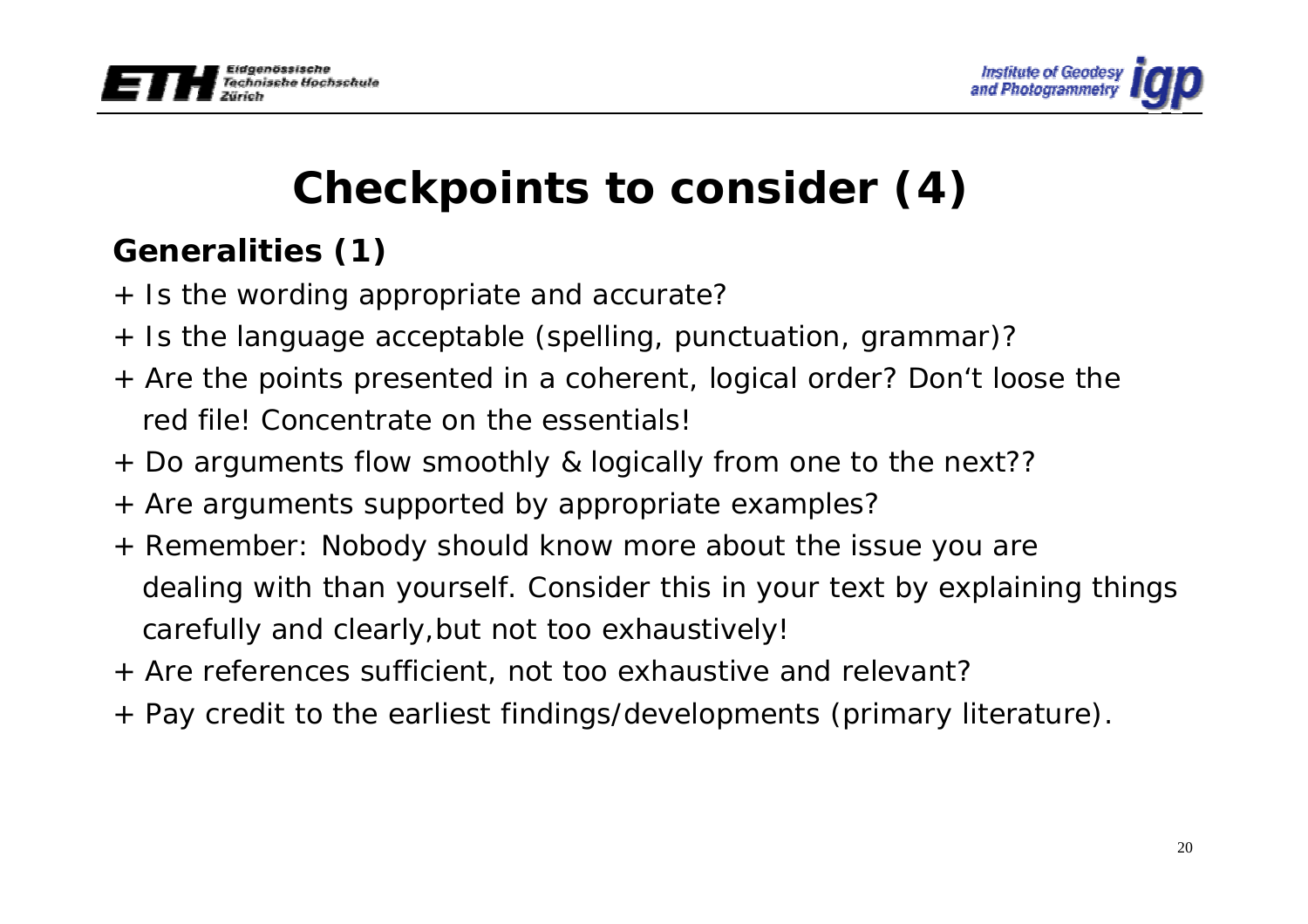



# **Checkpoints to consider (5)**

# **Generalities (2)**

- <sup>+</sup>Is the referencing consistent and in accordance with the author specifications?
- + Are sources acknowledged? Don't just copy other authors sentences and figures without referencing.
- + Are the pages numbered and are there indices?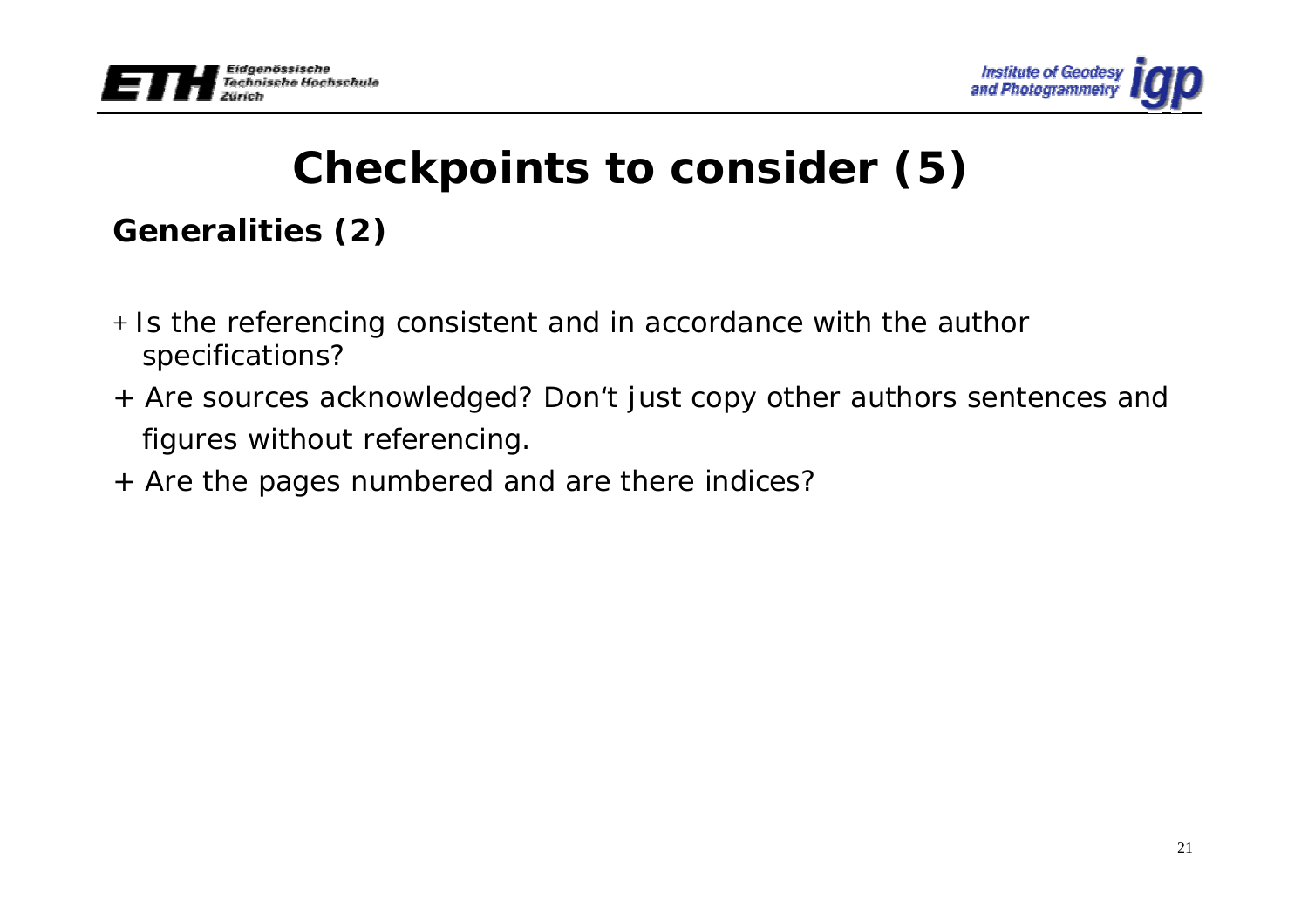



# **General advice (**given by MIT, modified**)**

# **A. Think of a thesis as a series of small related tasks**

- + Do some research of the literature
- + Summarize and comment upon the literature
- + Perform experiments or/and do fieldwork
- + Write up the results from those experiments
- + Draw conclusions from what you have done
- + See how your results and conclusions fit with the literature
- + Put all these pieces together into a whole. Follow a format which your Department will give you or that you will find in a journal or a conference.
- + Edit your document carefully for content, format, spelling, grammar and mechanics
- + Consult other, more experienced people for help and support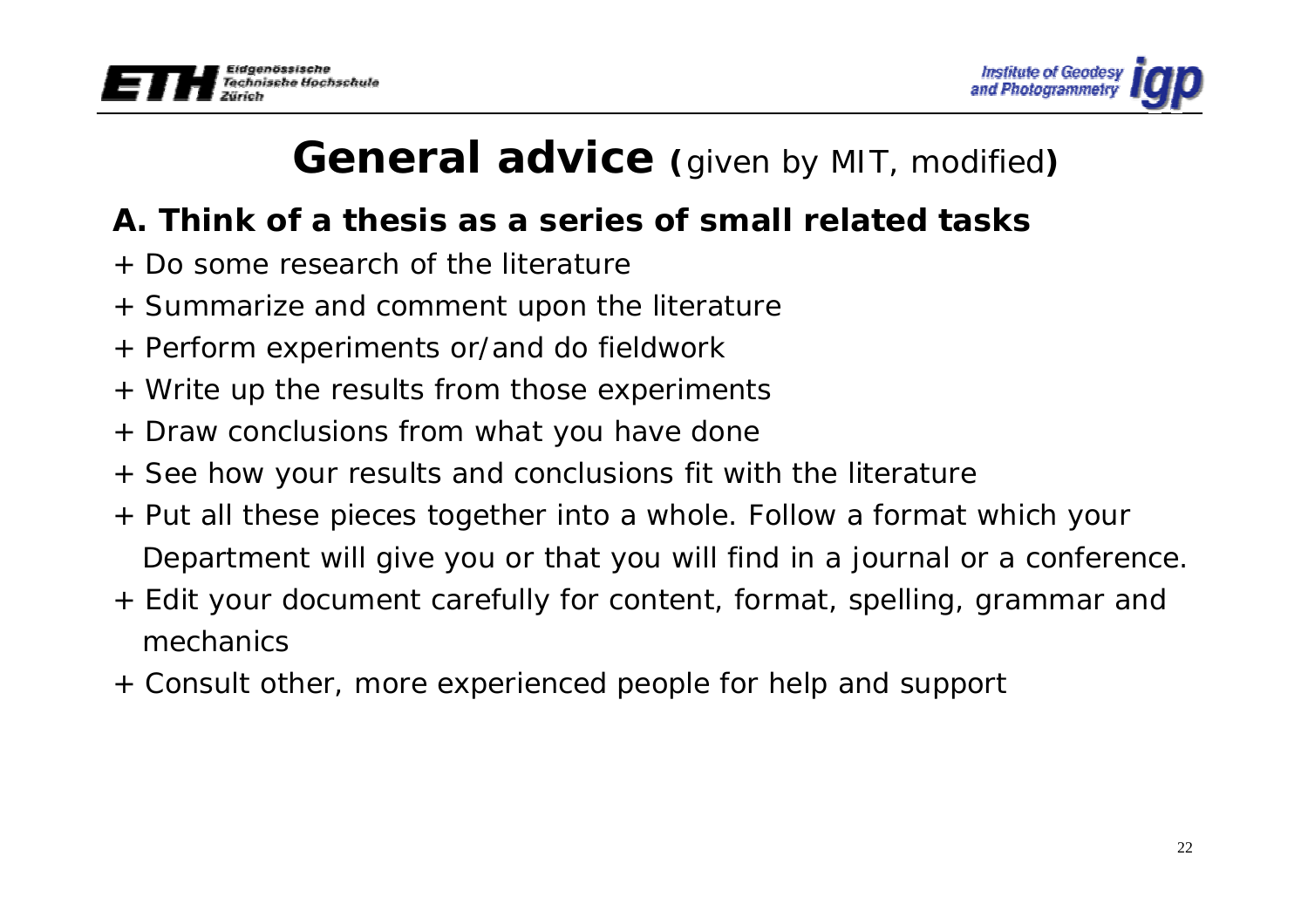



# **General advice (2)**

# **B. Do not think**, I have to write a whole thesis!"

- + Stitch pieces together
- + Don't write one big piece at a time

# **C. Do not put off writing the thesis until the end**

- + Start to write as early as possible, even if it is only your random thoughts
- + Any task that you are performing can be written about!

## **D. Try to write 15 minutes every day**

+ Extensive notes, thoughts about literature,descriptions to yourself of an experiment you performed, thoughts about a project as a whole

### **E. Don't forget that you have written several successful documents before**

+ Remember the errors you made before and learn from them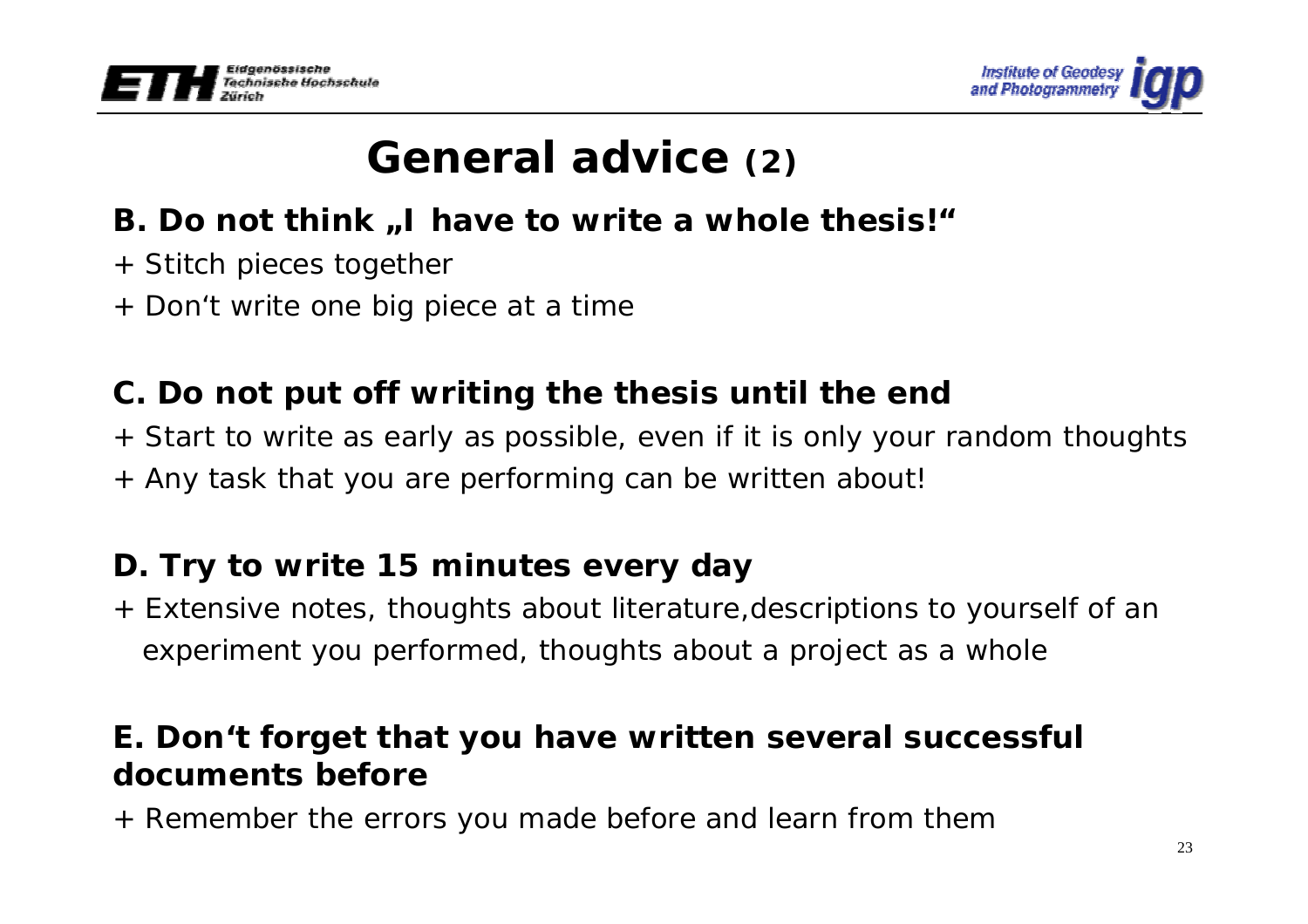



# **General advice (3)**

### **F. You are not alone!**

## **G. Don't isolate yourself during the thesis process**

- + Discuss your fears, doubts and results (other students, thesis writers, faculty, advisors)
- + Share suggestions how to overcome obstacles

### **H. Take a course on Technical Writing**

+ Writing is to a large amount a skill, which can be learned

### **I. Don't endure writer's block**

- + Most writers get this occasionally. It is not a career-ending disease
- + Total block partial block: Don't suffer through, get advice
- + Caused by "deadline anxiety" it gets worse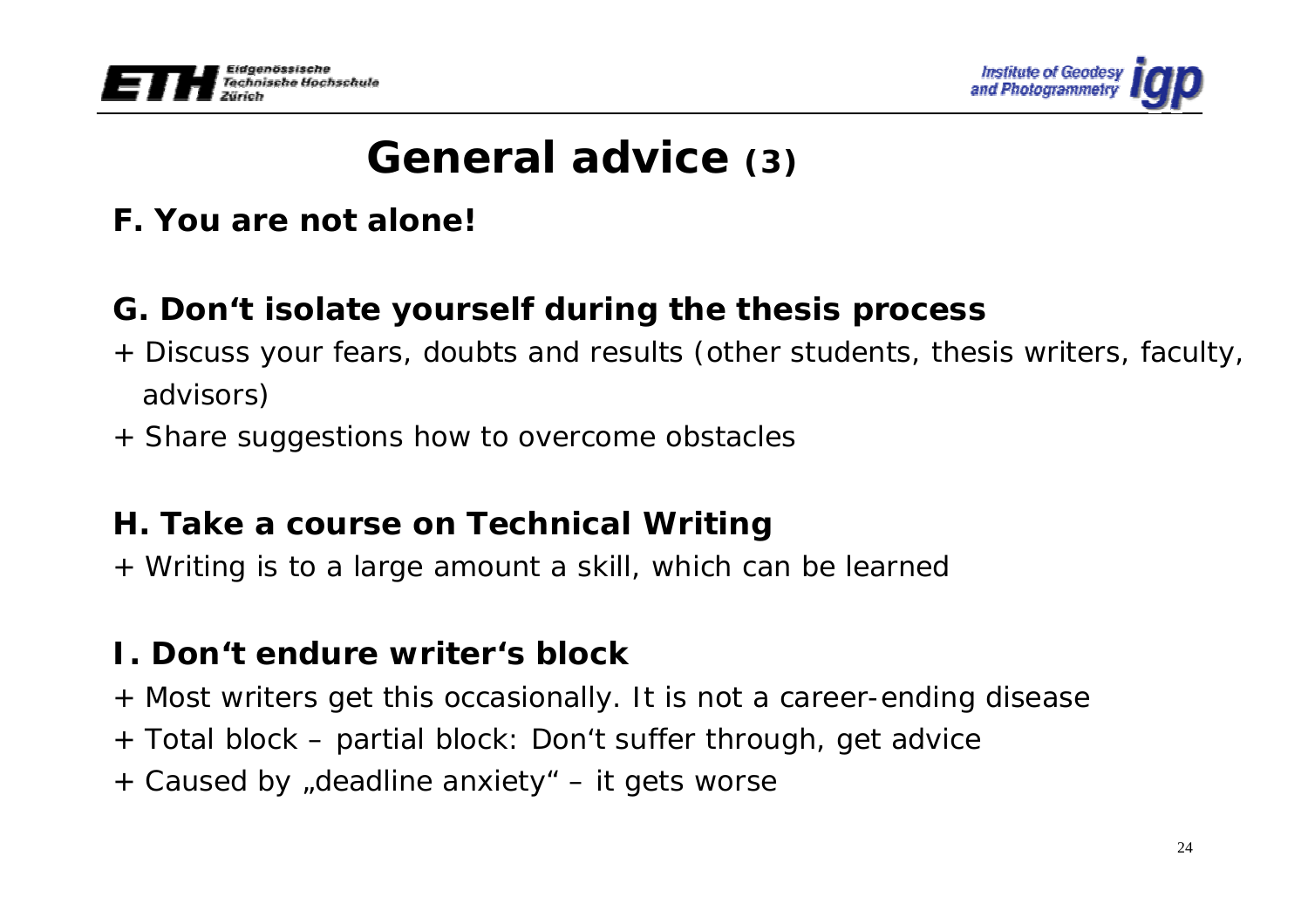



# **The best part of thesis writing**

- + A rewarding experience
- + Challenge and opportunity to pursue an intriguing intellectual question in a stimulating environment
- + Work in close cooperation with experienced people (advisor(s), senior researchers)
- + Great feeling of satisfaction after completing the job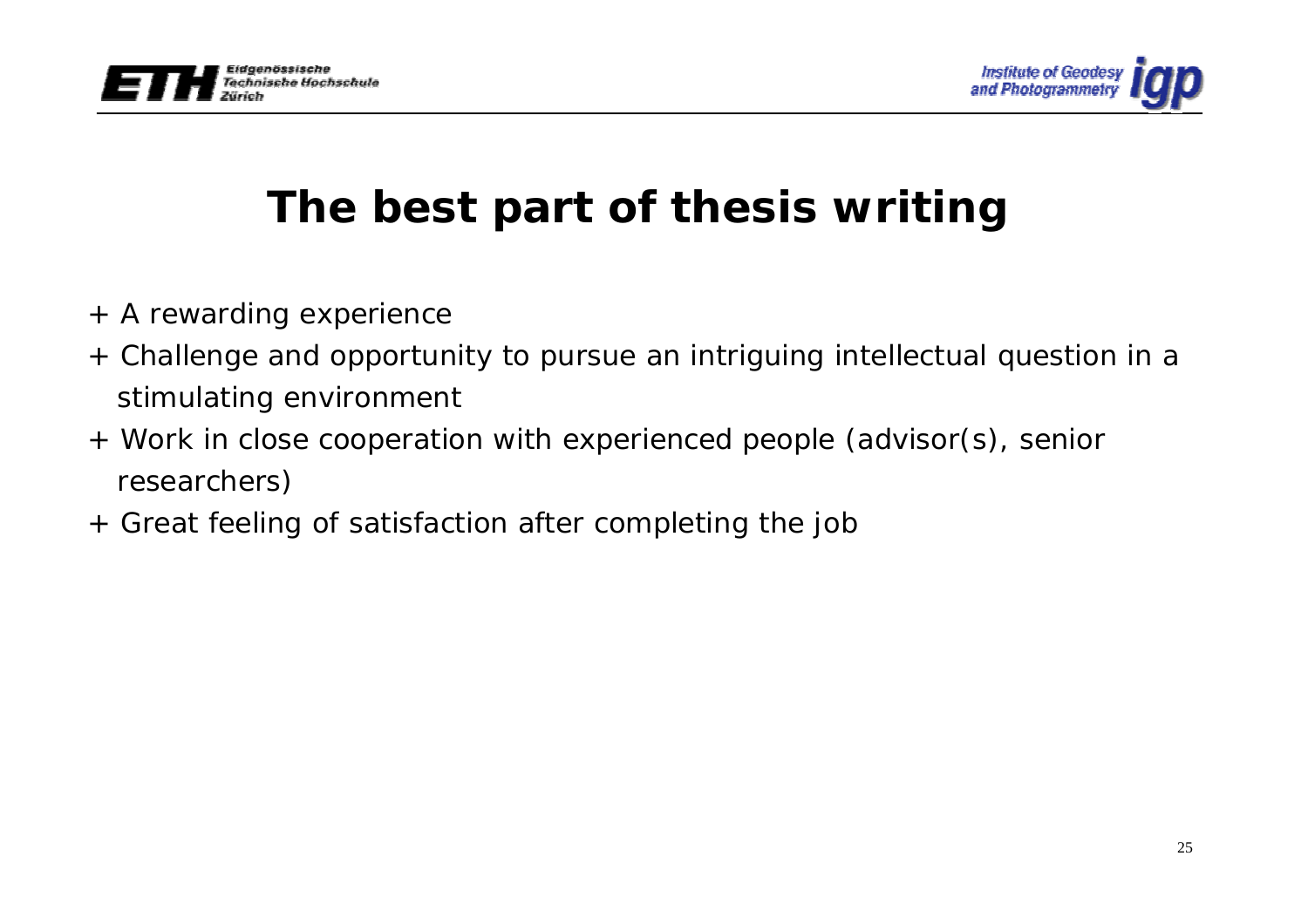



# **Literature**

Kirkman, John. *Good style for Scientific and Engineering Writing*. London: Pitman, 1980.

Lannon, John. *Technical Writing*. New York: Harper Collins, 1991.

Michaelson, Herbert B. *How to Write and Publish Engineering Papers and Reports.* Philadelphia: ISI Press, 1986.

Murray, Rowena. *How to Write a Thesis*. McGraw-Hill, 2002.

Pauley, Steven*.Technical Report Writing Today*. Boston: Houghton Mifflin, 1988.

Rathbone, Robert. *Communicating Technical Information*. MIT Press, 1978.

Sternberg, David. *How to Complete and Survive a Doctoral Dissertation*. New York: St. Martin's Press, 1981.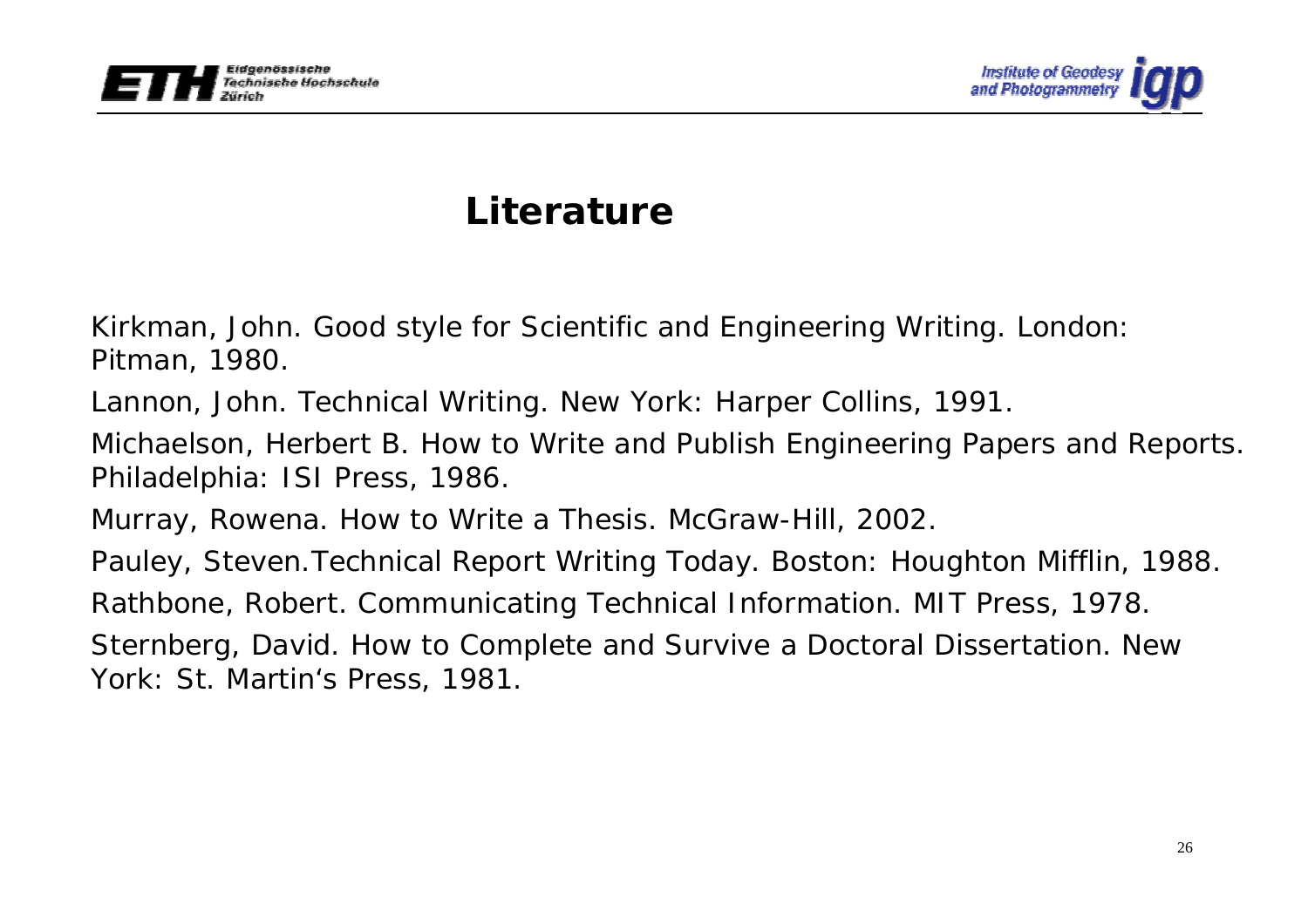



# **Webpages** (as of 23 June 2006)

- + www.sfedit.net
- + web.mit.edu/writing/\_Types/writingthesis.html
- + www.dartmouth.edu/writing/material/student/thesis.shtml
- + www.io.com/ hcexres/textbook/intro.html
- + lorien.ncl.ac.uk/ming/Dept/Tips/writing/thesis/thesis-intro.htm
- + www.rpi.edu/dept/grad/docs/ThesisGuide/manual.html
- + www.psy.gla.ac.uk
- +www.learnerassociates.net/dissthes/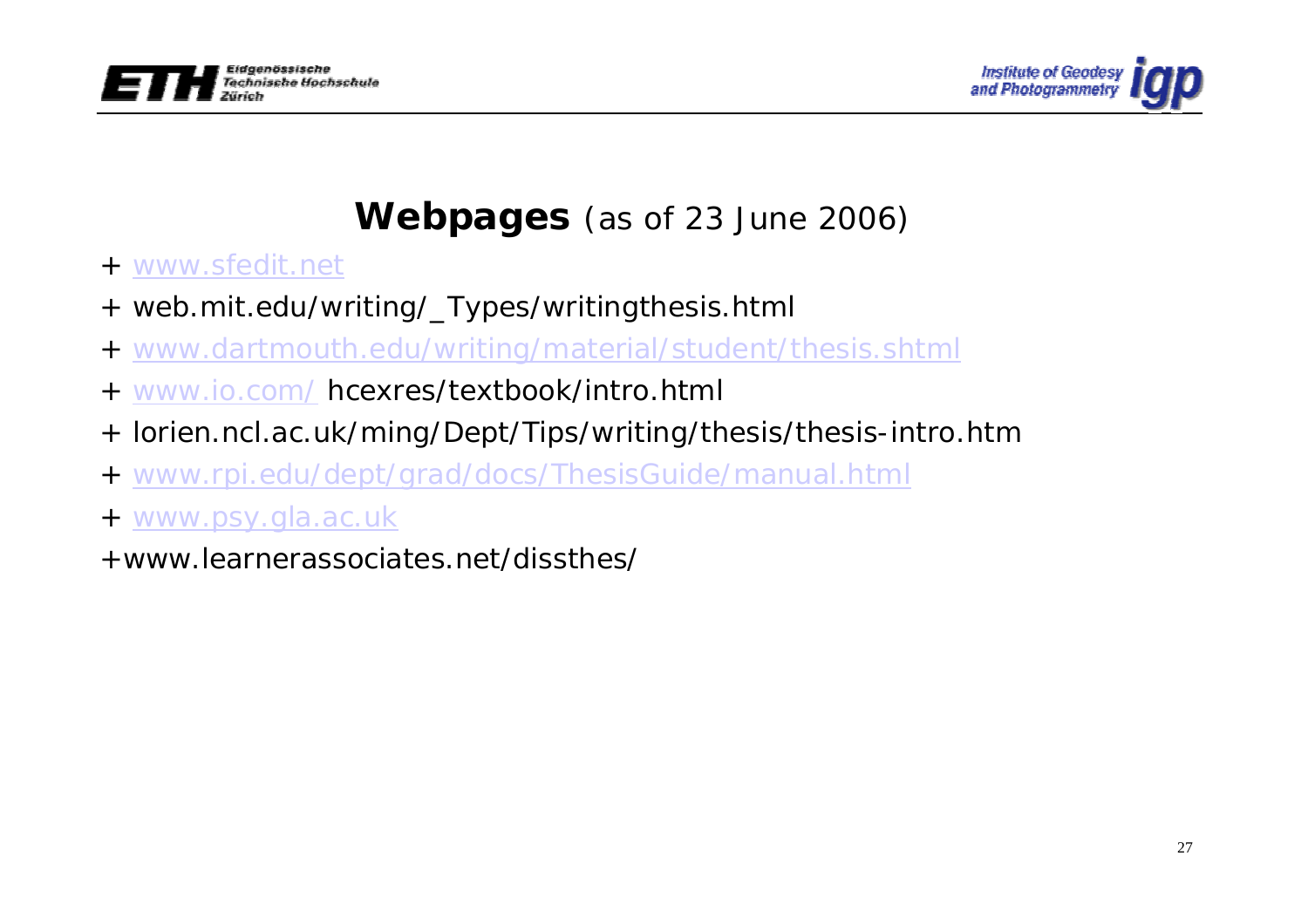



# **Links to other academic writing websites (University of Canterbury, Computer Science Department)**

#### **Academic Writing**

These websites cover academic writing in general.

http://www.cosc.canterbury.ac.nz/teaching/4thyear/technical\_writing/

#### **Q Manual**

An excellent source for information on academic writing.

http://www.buseco.monash.edu.au/publications/qmanual/index.html

#### **Scholarly Writing: A Case Study**

A short story illustrating the process of writing a good essay. (A little out of date, but well worth reading.)

http://www.studentservices.canterbury.ac.nz/awc/Resources/pages/Story.htm

#### **Explore Topics by Stages of the Writing Process**

Complete information on academic writing.

http://writing.richmond.edu/writersweb

#### **The UVic Writers Guide**

Very comprehensive

http://web.uvic.ca/wguide/

#### **Online Writing Lab**

Instructional handouts and writing resources.

http://owl.english.purdue.edu/

#### **The Writing Center at Brown University**

Information on academic writing from Brown University, USA. http://www.brown.edu/Student\_Services/Writing\_Center/toc.htm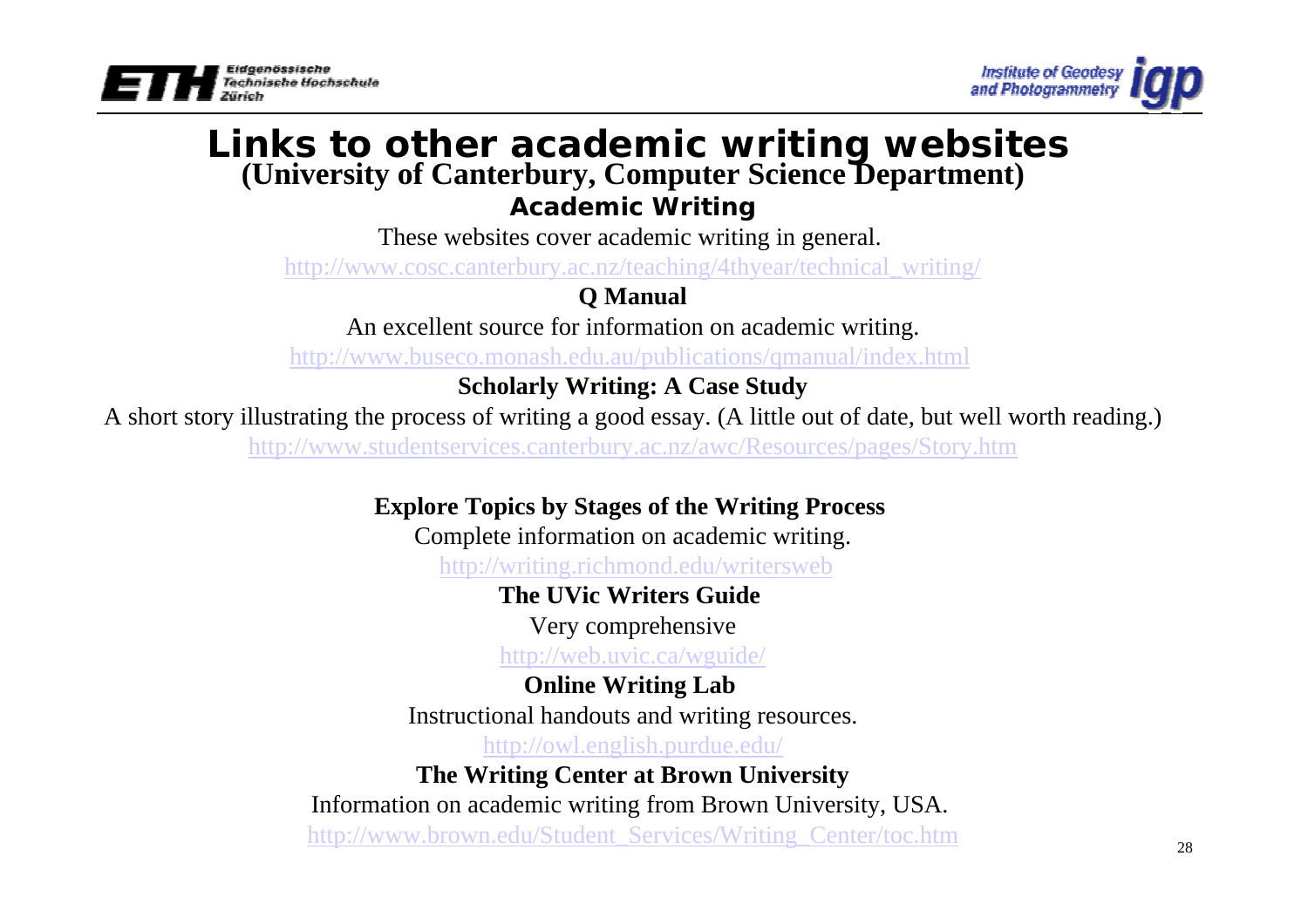



### **Technical Writing**

Covers the type of writing used in reports or manuals.

**Online Technical Writing.**

An online textbook for courses run worldwide by Austin Community College, USA.

http://www.io.com/~hcexres/tcm1603/acchtml/lettov.html

### **Thesis & Dissertation**

Websites that give information on thesis and dissertation writing.

### **Writing and Presenting Your Thesis or Dissertation.**

A complete guide to thesis writing from Michigan State University, USA.

http://www.learnerassociates.net/dissthes

### **The Dead Thesis Society.**

A student-organized thesis support group for those who have stalled with their thesis, due to a lack of motivation or to frustration.

http://freewebhosting.hostdepartment.com/d/deadthesissociety/

### **A Guide for Writing Research Papers.**

Comprehensive guide to technical writing from Capital Community-Technical college, USA. http://webster.commnet.edu/mla/index.shtml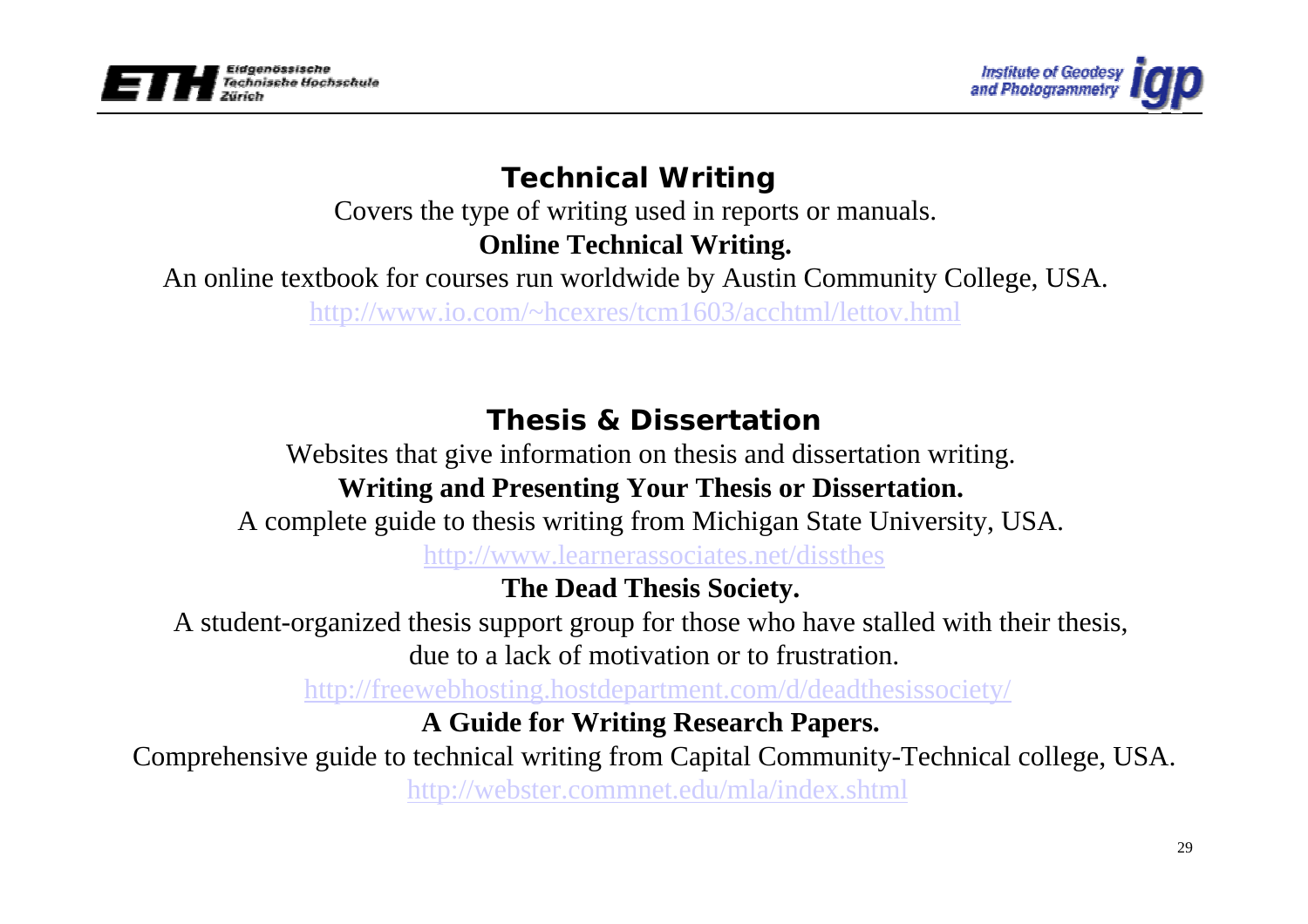



### **Grammar and Style**

Since the academic style is sometimes different to other styles, it is a good idea to at least skim through this information. Take note of the rules of academic writing.

#### **Guide to Grammar and Style.**

A good guide to the finer points of writing from Rutgers University, USA. http://andromeda.rutgers.edu/~jlynch/Writing/

### **Lists of Grammar Lists.**

Lists of grammar items from Georgia State University, USA. http://www.gsu.edu/~wwwesl/egw/grlists.htm

### **Guide to Writing and Grammar.**

Very comprehensive guide to academic writing from Capital Community College, USA. http://webster.commnet.edu/grammar/index.htm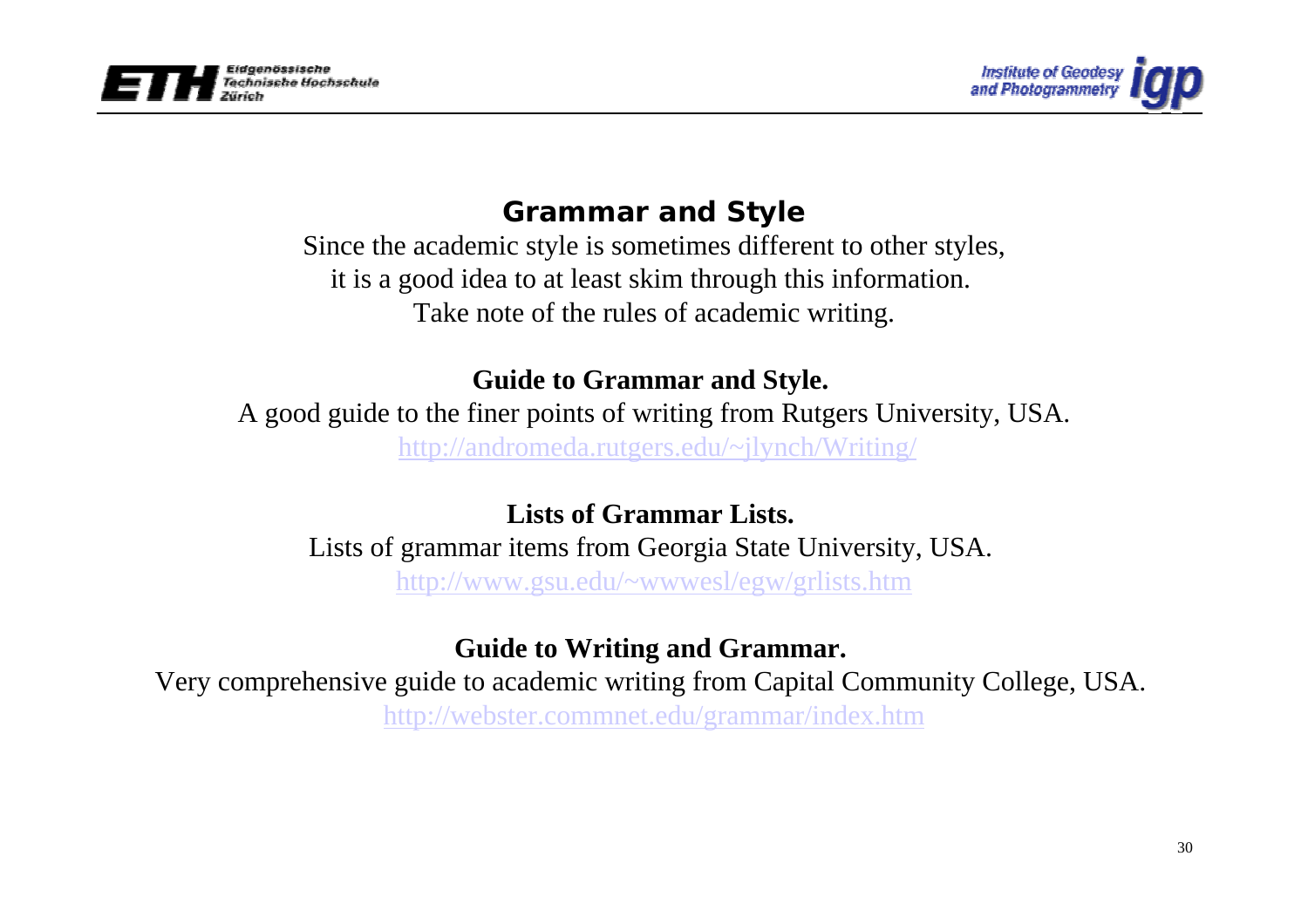



# **Writing Tips (Chem. Engineering and Advanced Materials, Univ. of Newcastle Upon Tyne)**

Updated: 13 January, 2006

This page contains links to material that should help you write up laboratory reports, dissertations and theses. They have been culled from various sources and are meant to be general guidelines rather than strict rules. You should always consult your project supervisor or module leader to clarify details.

#### **Home Grown Advice**

- •Writing Research Theses or Dissertations (guidelines and tips)
- •Presenting Data

#### **Links to Writing Resources**

•**Dictionaries**

- $\bullet$ A Web of On-line Dictionaries claims links to more than 800 dictionaries in 160 languages  $\bullet$
- •Webster Dictionary Search Page
- •**Thesauri** (?)
	- •Roget's Thesaurus
	- •Webster Thesaurus Search Page
- •Dr. Jay's "Write" Home Page contains loads of pointers and links to writing resources
- •Writing Related Internet Sites is a collection of links to resources that will help you write better theses and reports
- •Brush up your English grammar visit the Online English Grammar site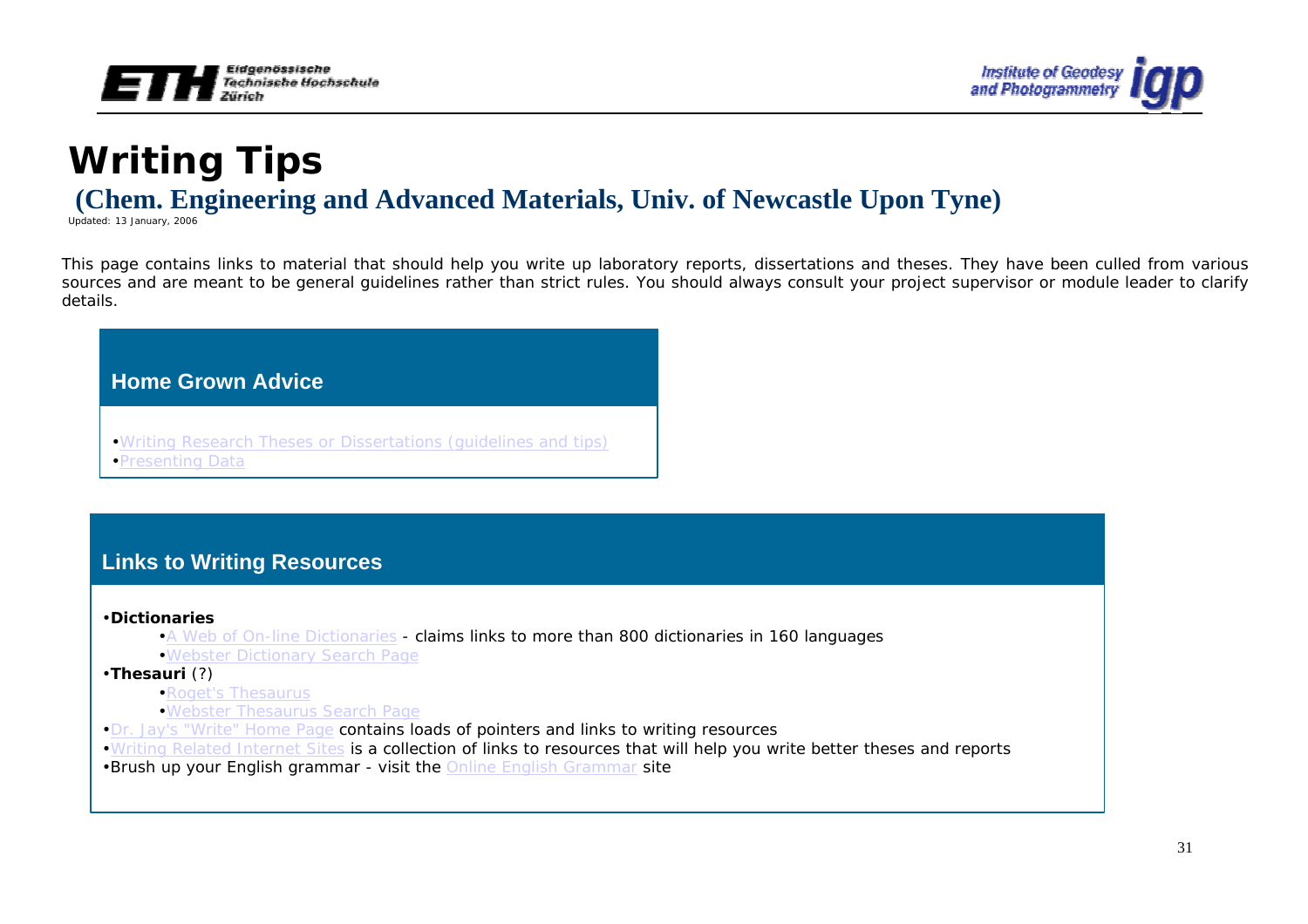



#### **Guidelines and Advice on Report, Dissertation and Thesis Writing**

#### •**Abstracts**

- •What goes in an Abstract some tips from Education-line
- •Writing an Abstract

#### •**Technical Reports and Papers**

- •Structure of a Technical Report guidelines on technical report writing by Dr. William Easson of Edinburgh University
- •Technical Writing an online book

#### •**Thesis and Dissertations**

- •Dissertation Advice from Syracuse University
- •Final year projects practical advice from Prof. Mike Hart on how to write up your final year project, dissertation or thesis
- •Report and Thesis Layout gives pointers on how to enhance the presentation of reports and theses
- •The Thesis (advice from Uni. of Illinois, Urbana-Champaign)
- •Writing and Presenting Your Thesis or Dissertation (by S. Joseph Levine)
- •Writing your Thesis: A Survival Guide by Dr. Suzanne Barker-Collo

#### •**References and Bibliographies**

- •Citation and Style Guide
- •Citing Electronic Resources
- •Citing Internet Sources
- •Citation using the Harvard System the fuss free way (IMHO)
- •Guide to referencing covers a number of styles
- •Plagiarism preventing, detecting and tracking